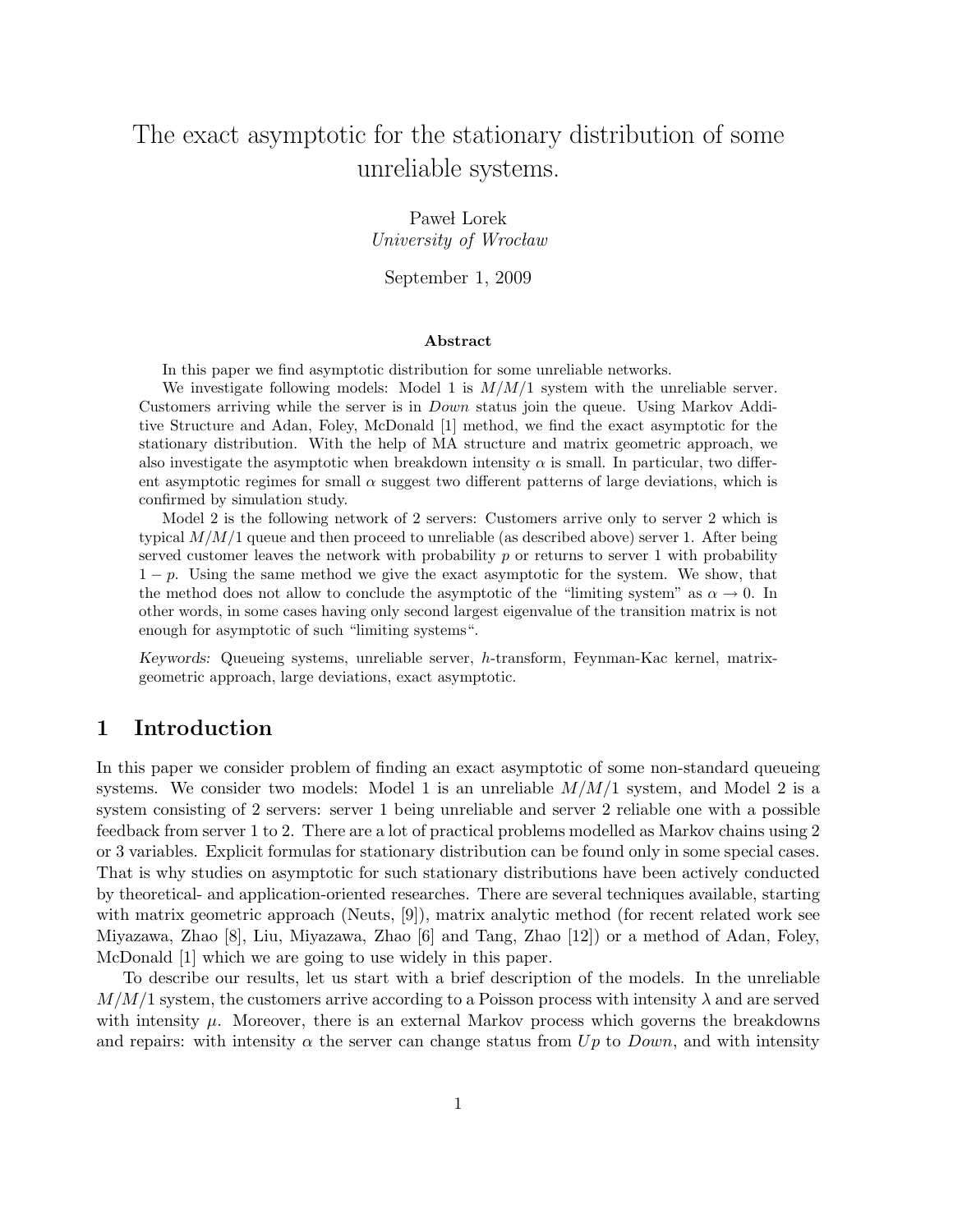$\beta$  vice-versa. While server is in *Down* status, customers are no longer served, but new ones can join the queue at the server.

Model 2 consists of two servers: Customers arrive to the server 2, which is reliable, according to a Poisson process with intensity  $\lambda$  and after being served they are directed to the unreliable server 1 which is as the one described above. The service rate at both servers is  $\mu$ . After being served at server 1 the customer leaves the network with probability p and with probability  $1 - p$ is rerouted back to the queue at server 1.

The situation described above is different than the loss regime. In this regime, customers arriving when a server is in Down status, are lost (to the Down server). In [11], Sauer and Daduna showed that under this regime the stationary distribution of network of unreliable servers is of product form: the stationary distribution of a pure Jackson network and the stationary distribution of the breakdowns/repairs process. In such a network when customer arrives while server is in Down status, it is lost to the server, but not to the network: it is rerouted - according to some routing regime - to some other server which is in  $Up$  status.

However, if a customer can join the queue while the server is broken, then the stationary distribution is not of product from, as can be seen in White and Christie [13]. There, the authors give the stationary distribution of Model 1 only. For the Model 2 we are not aware of any results, neither exact distribution, nor asymptotic one.

In our paper, we give exact asymptotic for both models, following the method of Adan, Foley, McDonald [1]. Using Markov Additive Process approach we can clearly show all the differences between two models.

We also consider the behaviour of the "limiting system", i.e. the system in which the breaking probability  $\alpha$  goes to 0. From the method of the above authors we are able to conclude the exact asymptotic of such "limiting system", but only for Model 1 and for some set of parameters: when  $\mu < \lambda + \beta$ . It turns out to be the same (up to a constant) as the stationary distribution of a  $M/M/1$  queue. For the other set of parameters  $(\mu > \lambda + \beta)$ , this method does not lead to a valid asymptotic. However, using the matrix geometric approach (Neuts, [9]) we show that then the "limiting system" for Model 1 still has the same (up to a constant) stationary distribution as  $M/M/1$  queue. The matrix geometric approach, however, does not give us any information about constants. Nevertheless we conclude two different ways in which the system can accumulate a big number of customers. When  $\mu < \lambda + \beta$ , then in most cases a path leading to a big queue is to be in Up status, and to accumulate a big number of customers, exactly like in standard  $M/M/1$  queue (the system does not manage to service customers). The breakdowns/repairs of the system do not have big influence on large deviations. However, if  $\mu > \lambda + \beta$ , then in most cases a big number of customers is accumulated while the system is in Down status. We illustrate it with simulations (for small  $\alpha$ ), see Figure 1 and description on page 6 for details.

Furthermore, for Model 2 the method of Adan, Foley, McDonald [1] does not lead to a valid asymptotic for the "limiting system". Also, matrix geometric approach is not applicable.

For the related work, but using different technique see for example Miyazawa, Zhao [8], Liu, Miyazawa, Zhao [6] and Tang, Zhao [12]. Authors therein use matrix analytic method. It uses the fact that some stationary distributions can be presented in matrix form and shown to be solutions of Markov renewal equation, this way decay rates are considered.

In Section 2 we give detailed description of both models, present and discuss all the results. The proofs are in Section 3.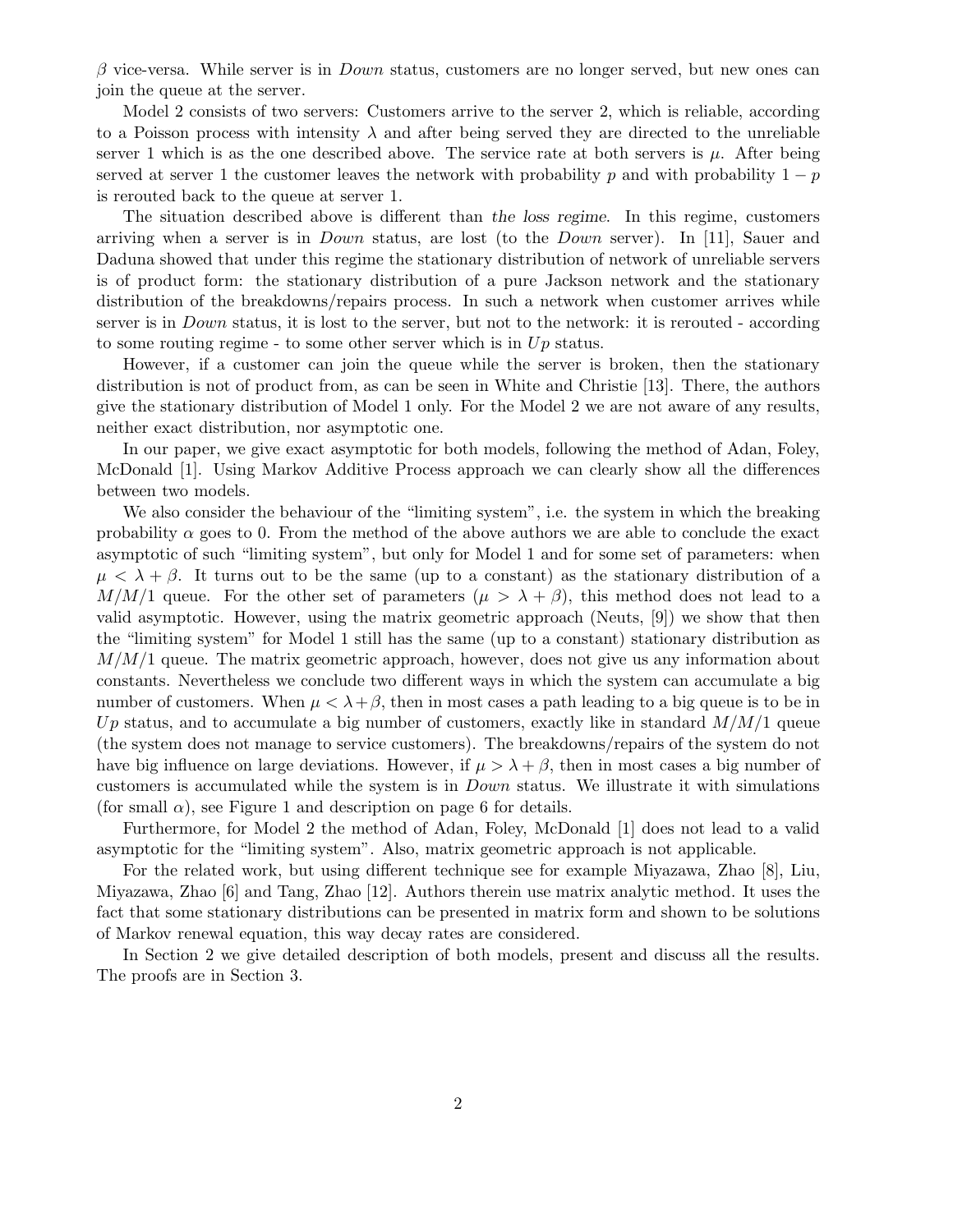# 2 Unreliable server systems and results

### 2.1 Description of systems

Model 1 is a following system consisting of 1 server: customers arrive according to an external Poisson arrival stream with intensity  $\lambda$  and are served according to the First Come First Served (FCFS) regime. Each of them requests a service which is exponentially distributed with mean 1. Service is provided with intensity  $\mu$ . There is an external process on the state space  $\{Up, Down\}$ : with intensity  $\alpha$  the server changes status form Up to Down and with intensity  $\beta$  from Down to Up; Down-to-Up and Up-to-Down times are exponentially distributed. When the server is broken it immediately stops service, the customer being served is redirected back to the queue. When a new customer arrives while the server is in the *Down* status, it joins the queue at the server. We assume that all service times, inter-arrivals time,  $Down-to-Up$  and  $Up-to-Down$  times constitute an independent family of random variables. If number of customers is strictly positive, then the transition intensities are as depicted in Figure 1.



Figure 1: Transitions of Model 1: Unreliable single server.

Otherwise, if the number of customers is 0, then the transition intensities are similar, except there is no transition from  $(0, Up)$  to  $(-1, Up)$ .

Model 2 consists of 2 servers. The customers arrive to the reliable server 2 according to a Poisson process with intensity  $\lambda$  and are served there with intensity  $\mu$ . After being served they are directed to the unreliable server 1, which is exactly unreliable single server system described in Model 1. The service intensity at both systems is  $\mu$ . After being served at server 2 the customer leaves the network with probability p and with probability  $1 - p$  it is rerouted back to join the queue at server 2. The system is depicted in Figure 2.



Unreliable

Figure 2: Model 2.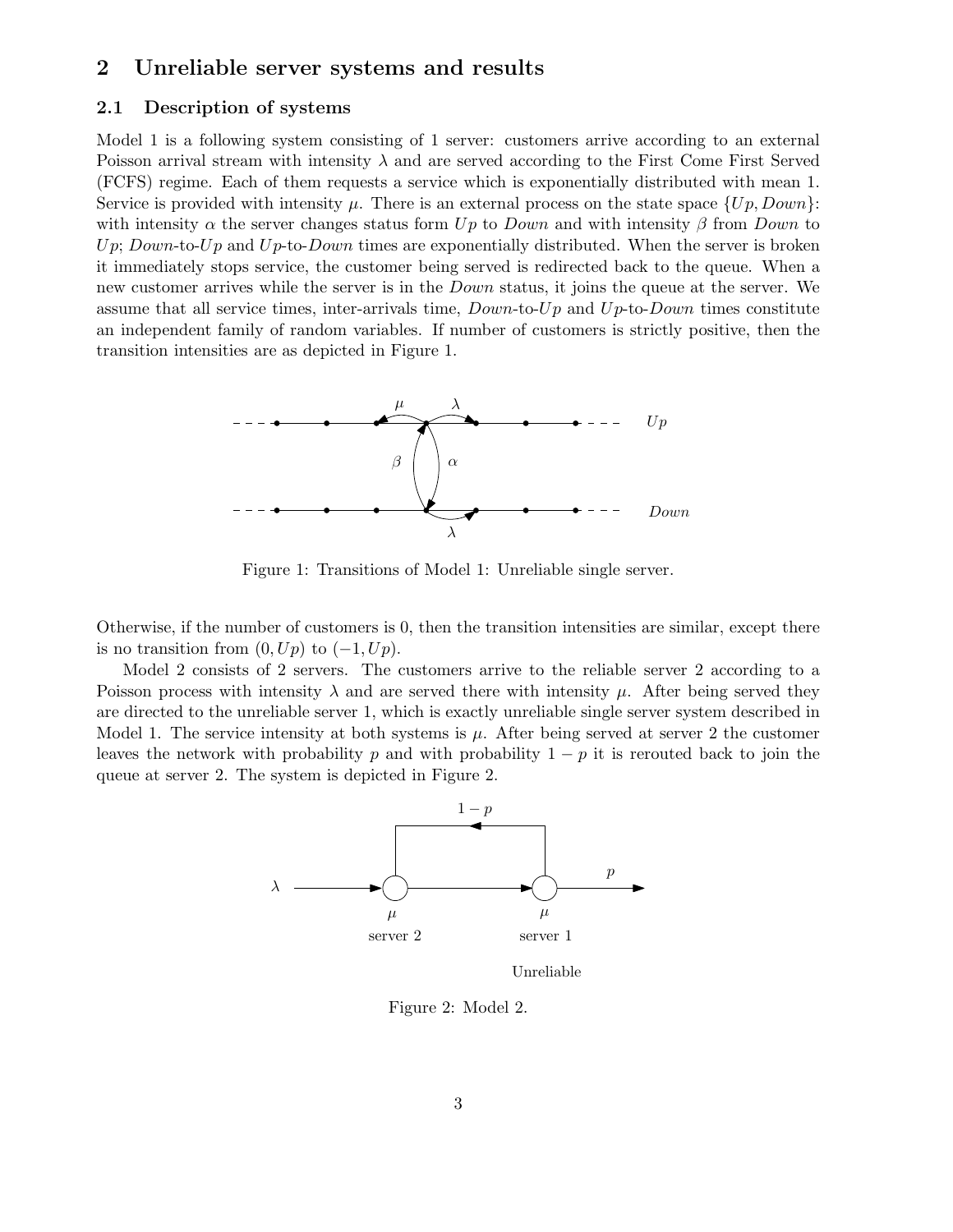Let  $X^{(1)}(t)$  denotes the number of customers present at the server in Model 1 at time  $t \geq 0$ , either waiting or in service, and let  $\sigma(t) \in \{Up, Down\}$  denotes the status of the server. Similarly for Model 2:  $X^{(2)}(t)$  denotes the number of customers present at server 1,  $Y^{(2)}(t)$  the number of customers at server 2 and  $\sigma(t)$  the status of the unreliable server 1, all at time  $t \geq 0$ . We denote the process of Model 1 by  $\mathbf{Z}^{(1)} = \{(X(t)^{(1)}, \sigma(t)), t \geq 0\}$  and the process of Model 2 by  $\mathbf{Z}^{(2)} = \{ (X(t)^{(2)}, Y^{(2)}(t), \sigma(t)), t \geq 0 \}$ . The state space of  $\mathbf{Z}^{(1)}$  is  $E^{(1)} = \{ (x, \sigma), x \in \mathbb{N}, \sigma \in \mathbb{N} \}$  $\{Up, Down\}\}\$  and the state space of  $\mathbf{Z}^{(2)}$  is  $E^{(2)} = \{(x, y, \sigma), x, y \in \mathbb{N}, \sigma \in \{Up, Down\}\}.$  In the following, the superscripts  $(1)$ ,  $(2)$  denote that constant/number is associated with Model 1 or Model 2 respectively. To have concise notation, we identify  $\{Up, Down\}$  with  $\{U, D\}$ . Throughout the paper we assume that  $p > 0$  and that the system is not trivial, i.e.

$$
\lambda > 0, \qquad \mu > 0, \qquad \alpha > 0, \qquad \beta > 0.
$$

Moreover we assume that

$$
\lambda < \frac{\beta}{\alpha + \beta} \mu p,\tag{1}
$$

which implies that both systems are stable (for Model 1 we mean that condition holds with  $p = 1$ ). Actually for Model 1 and for Model 2 with  $p = 1$  it is "if and only if" condition. See Lemma 3.1 for details.

We can consider  $\frac{\beta}{\alpha+\beta}\mu$  as the effective service rate of the unreliable server. Stability in this case means that we have the unique stationary distribution, which we denote by  $\pi$ . It will be clear from the context whether  $\pi$  is associated with Model 1 or Model 2.

By  $n_k \sim m_k$  we mean that  $n_k/m_k \to 1$  as  $k \to \infty$ . In this paper, "the exact asymptotic of  $π$ " means deriving an asymptotic expression for  $π(k, σ)$  (Model 1) or  $π(k, y, σ)$  (Model 2), that is, deriving an expression of the form  $\pi(k,\sigma) \sim f_k$  or  $\pi(k,y,\sigma) \sim g_k$ .

It is convenient to define some constants in this place. Let  $s_p = (\mu p - \lambda - \beta - \alpha)^2 + 4\alpha\mu p$ . Define also

$$
\gamma_p = \frac{2\lambda}{\lambda + \beta + \mu p + \alpha - \sqrt{s_p}} \in (0, 1)
$$

and

$$
G = \left(\frac{\lambda + \beta - \mu - \alpha + \sqrt{s_1}}{2} + \frac{2\alpha\beta}{\lambda + \beta - \mu - \alpha + \sqrt{s_1}}\right).
$$

### 2.2 Results for Model 1

Our first result is following.

**Proposition 2.1.** Assume that (1) holds with  $p = 1$ . For the unreliable server system (Model 1) *we have*

$$
\pi(k, Up) \sim C^{(1)}(Up)\gamma_1^k,
$$
  

$$
\pi(k, Down) \sim C^{(1)}(Down)\gamma_1^k,
$$

*where*

$$
C^{(1)}(Up) = \frac{\eta^{(1)}}{\tilde{d}^{(1)}} \frac{1}{G} \frac{\lambda + \beta - \mu - \alpha + \sqrt{s_1}}{2} \neq 0, \quad C^{(1)}(Down) = \frac{\eta^{(1)}}{\tilde{d}^{(1)}} \frac{\alpha}{G} \neq 0,
$$

 $\tilde{d}^{(1)}$  *is defined in (11) and*  $\eta^{(1)}$  *is equal to*  $\eta$  *in (6) defined for appropriate process.*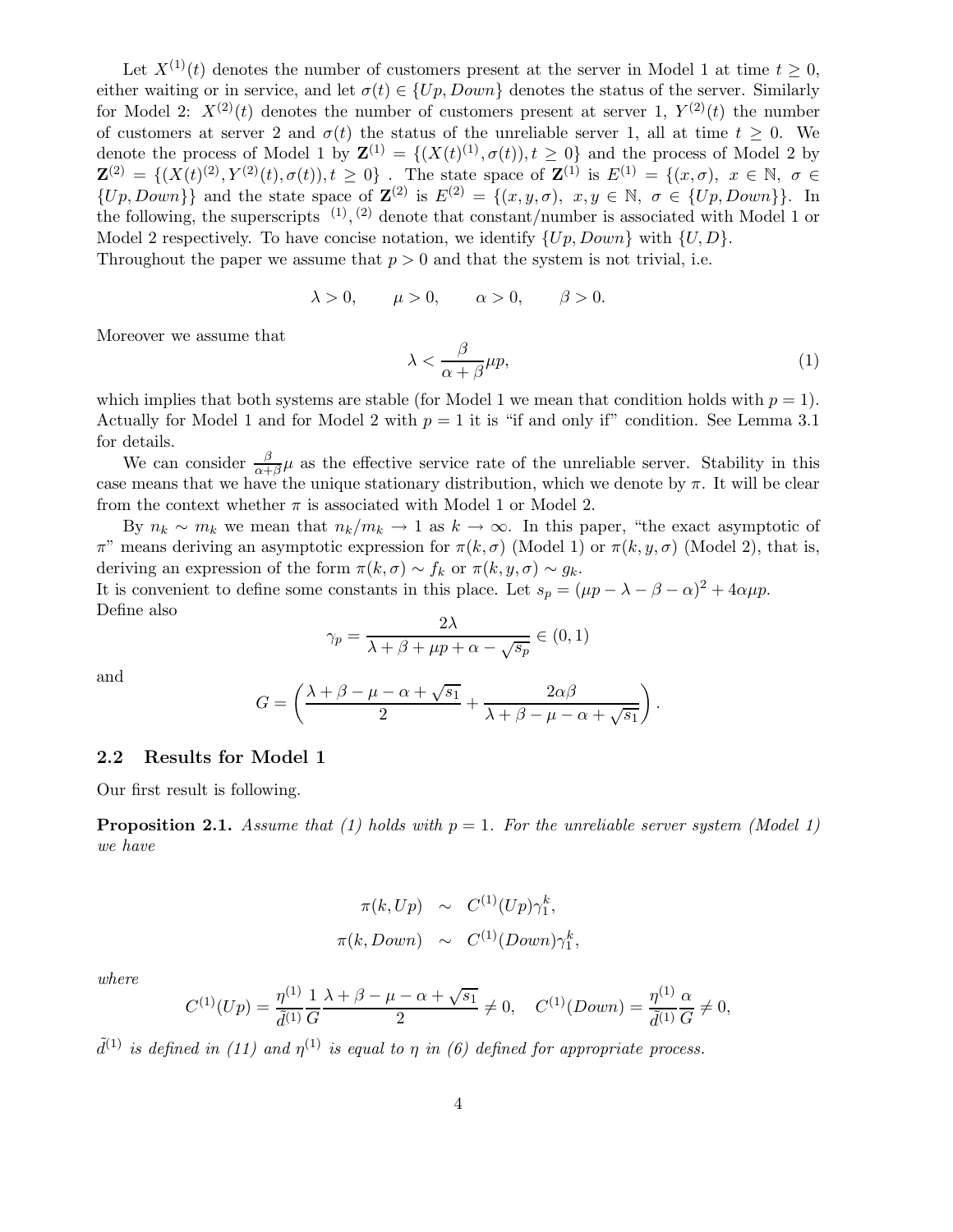**Remark: Comparison with standard**  $M/M/1$ . Consider standard  $M/M/1$  queue with arrival and service intensities  $\lambda_0, \mu_0$  given by  $\lambda_0 = \lambda$ ,  $\mu_0 = \frac{\beta}{\alpha + \beta}$  $\frac{\beta}{\alpha+\beta}\mu$ , i.e. both systems have the same effective rates. We can compare the behaviour of both system for large number of customers k. For the  $M/M/1$  system, the stationary distribution  $\pi_0$  is known exactly:

$$
\pi_0(l) = \pi_0(0) \left(\frac{\lambda_0}{\mu_0}\right)^l = \frac{\mu_0}{\mu_0 - \lambda_0} \left(\frac{\lambda_0}{\mu_0}\right)^l = \frac{\beta \mu}{\beta \mu - (\alpha + \beta)\lambda} \left(\frac{\alpha + \beta}{\beta} \cdot \frac{\lambda}{\mu}\right)^l.
$$

Elementary calculation shows that under (1) with  $p = 1$ 

$$
\gamma_1 = \frac{2\lambda}{\lambda + \beta + \alpha + \mu - \sqrt{s_1}} \ge \frac{\alpha + \beta}{\beta} \cdot \frac{\lambda}{\mu}.
$$

It means for big k, that  $\pi_0$  is stochastically greater than  $\pi$ . We also note that for  $\pi_0$  only the ratio of  $\alpha + \beta$  and  $\beta$  matters, but this is not true for  $\pi$ .

Remark: Limits as the breaking probability  $\alpha$  goes to 0. The limit of  $\gamma_1$  as  $\alpha \to 0$  has twofold nature. It depends on the sign of the difference  $\mu - (\lambda + \beta)$ :

$$
\lim_{\alpha \to 0} \gamma_1 = \frac{2\lambda}{\beta + \mu + \lambda - \sqrt{(\mu - \lambda - \beta)^2}} = \begin{cases} \frac{\lambda}{\mu} & \text{if } \mu < \lambda + \beta, \\ \frac{\lambda}{\lambda + \beta} & \text{if } \mu > \lambda + \beta, \end{cases}
$$

Thus, to calculate the limits of the constants  $C^{(1)}(Up)$  and  $C^{(1)}(Down)$  as  $\alpha \to 0$ , we consider two cases separately:

 $\bullet \ \mu < \lambda + \beta$ lim  $\lim_{\alpha \to 0} G = \lambda + \beta - \mu,$   $\lim_{\alpha \to 0}$  $\tilde{d}^{(1)} = \frac{\mu - \lambda}{\sigma}$  $\frac{\ldots}{C}$ , lim  $\alpha \rightarrow 0$  $C^{(1)}(Up) = \frac{\eta^{(1)}C}{\lambda}$  $\frac{n}{\mu - \lambda}$ ,  $\lim_{\alpha \to 0}$  $\alpha \rightarrow 0$  $C^{(1)}(Down) = 0.$ (2) •  $\mu > \lambda + \beta$ lim  $\alpha \rightarrow 0$  $G = \frac{\beta(\mu - \lambda - \beta)}{\lambda + \beta}$  $\frac{\lambda + \beta}{\lambda + \beta}$ ,  $\lim_{\alpha \to 0}$  $\alpha \rightarrow 0$  $\tilde{d}^{(1)} = \frac{\lambda + \beta}{\alpha}$  $\frac{1}{C}$ , lim  $C^{(1)}(Up) = 0,$  lim  $C^{(1)}(Down) = 0.$ 

Of course, from Proposition 2.1 we always have:

 $\alpha \rightarrow 0$ 

$$
\lim_{\alpha \to 0} \lim_{k \to \infty} \frac{\pi(k, Up)}{C^{(1)}(Up)\gamma_1^k} = 1.
$$

 $\alpha \rightarrow 0$ 

Furthermore, if  $\mu < \lambda + \beta$ , then via (2) we have

**Corollary 2.2.** *Assume (1) with*  $p = 1$  *and*  $\mu < \lambda + \beta$ *. Then for Model 1 we have* 

$$
\lim_{k \to \infty} \lim_{\alpha \to 0} \frac{\pi(k, Up)}{C^{(1)}(Up)\gamma_1^k} = 1.
$$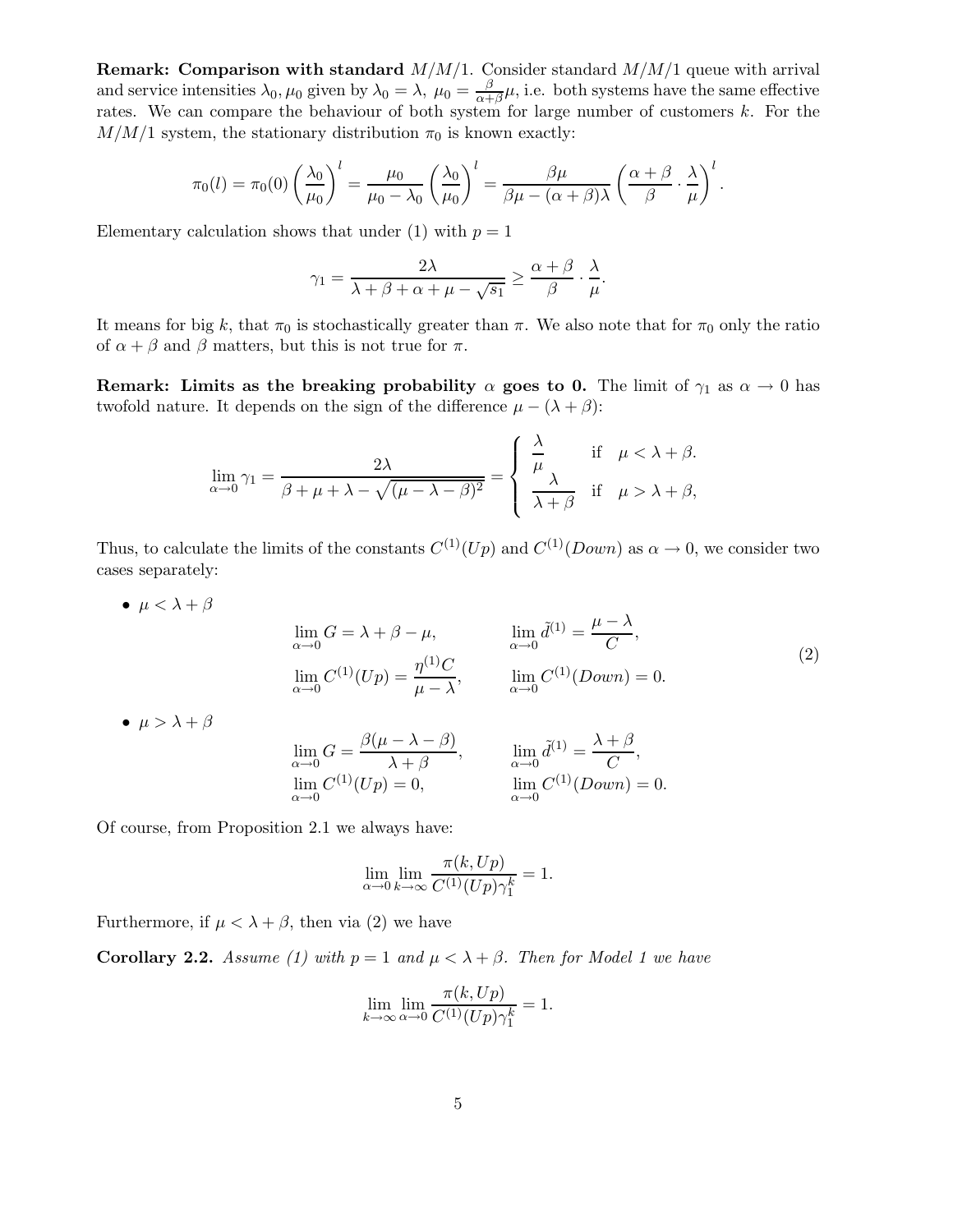Note, that in this case  $\lim_{\alpha\to 0} \gamma_1 = \frac{\lambda}{\mu}$  $\frac{\lambda}{\mu}$ , thus  $(\frac{\lambda}{\mu})^k$  is the asymptotic for the "limiting system". However, if  $\mu > \lambda + \beta$ , then  $\lim_{\alpha \to 0} \gamma_1 = \frac{\lambda}{\lambda + \beta}$  $\frac{\lambda}{\lambda+\beta}$ , but  $\left(\frac{\lambda}{\lambda+\beta}\right)^k$  is not a correct asymptotic, because both constants  $C^{(1)}(Up)$  and  $C^{(1)}(Down)$  have limits 0. In this case the asymptotic for the "limiting" system" cannot be recovered from Proposition 2.1.

However, using matrix geometric approach, we have the following result.

**Proposition 2.3.** *Assume (1) with*  $p = 1$  *and*  $\mu > \lambda + \beta$ *. Then for Model 1 we have* 

$$
\pi(k, Up) \sim C^{(1)}(Up)\gamma_1^k + C(Up)\gamma^k
$$

*and*

$$
\lim_{k \to \infty} \lim_{\alpha \to 0} \frac{\pi(k, Up)}{C(Up)\gamma^k} = 1,
$$

*where*

$$
\gamma = \frac{2\lambda}{\lambda + \beta + \mu + \alpha + \sqrt{s_1}}, \qquad C(Up) > 0.
$$

Note, that  $\gamma$  and  $\gamma_1$  differ only by the sign at  $\sqrt{s_1}$  and that for  $\mu > \lambda + \beta$  we also have  $\lim_{\alpha \to 0} \gamma = \frac{\lambda}{\mu}$  $\frac{\lambda}{\mu},$ so that the asymptotic for small  $\alpha$  is still  $(\frac{\lambda}{\mu})^k$  (we do not have any information about constant a  $C(U p)$ ).

Remark: Large deviation path. Propositions 2.1 and 2.3 suggest two different large deviations paths for small  $\alpha$ . The way a large deviation path appears depends on the sign of the difference  $\mu - (\lambda + \beta)$ :

- For  $\mu < \lambda + \beta$  the most probable path leading to a big queue is to be more often in the Up status, and to accumulate a lot of customers, because service rate is not big enough. This is exactly the way it appears in standard M/M/1 queue.
- For  $\mu > \lambda + \beta$  the service rate  $\mu$  is big enough, so that large deviation path does not appear in the standard way: in this case the most probable situation is, that a lot of customers join the queue, when the server is almost entirely in the Down status.

We illustrate this behaviour in Figure 3 below: The plots are for both cases:  $\mu < \lambda + \beta$  and  $\mu > \lambda + \beta$ ; x–axis is the step number, y–axis is the number of customers, 'dot' denotes that the server was in  $Up$  status and 'cross' denotes that the server was in  $Down$  status. For each case there are two plots: one with steps ranging from 0 to 70000 and second with steps chosen in such the way, so that a large deviation path is well depicted. In case  $\mu < \lambda + \beta$  there is also depicted a line with slope of the large deviation path given by  $\tilde{d}^{(1)}$  in (11).

#### 2.3 Results for Model 2

For the general Model 2 with  $p \in (0,1)$  we have the following result about exact asymptotic, although we do not have knowledge about the constants.

Proposition 2.4. *Assume that (1) holds. For Model 2 we have*

$$
\pi(k, y, Up) \sim C(Up, y)\gamma_p^k,
$$
  

$$
\pi(k, y, Down) \sim C(Down, y)\gamma_p^k,
$$

*where*  $C(Up, y) > 0$ ,  $C(Down, y) > 0$ .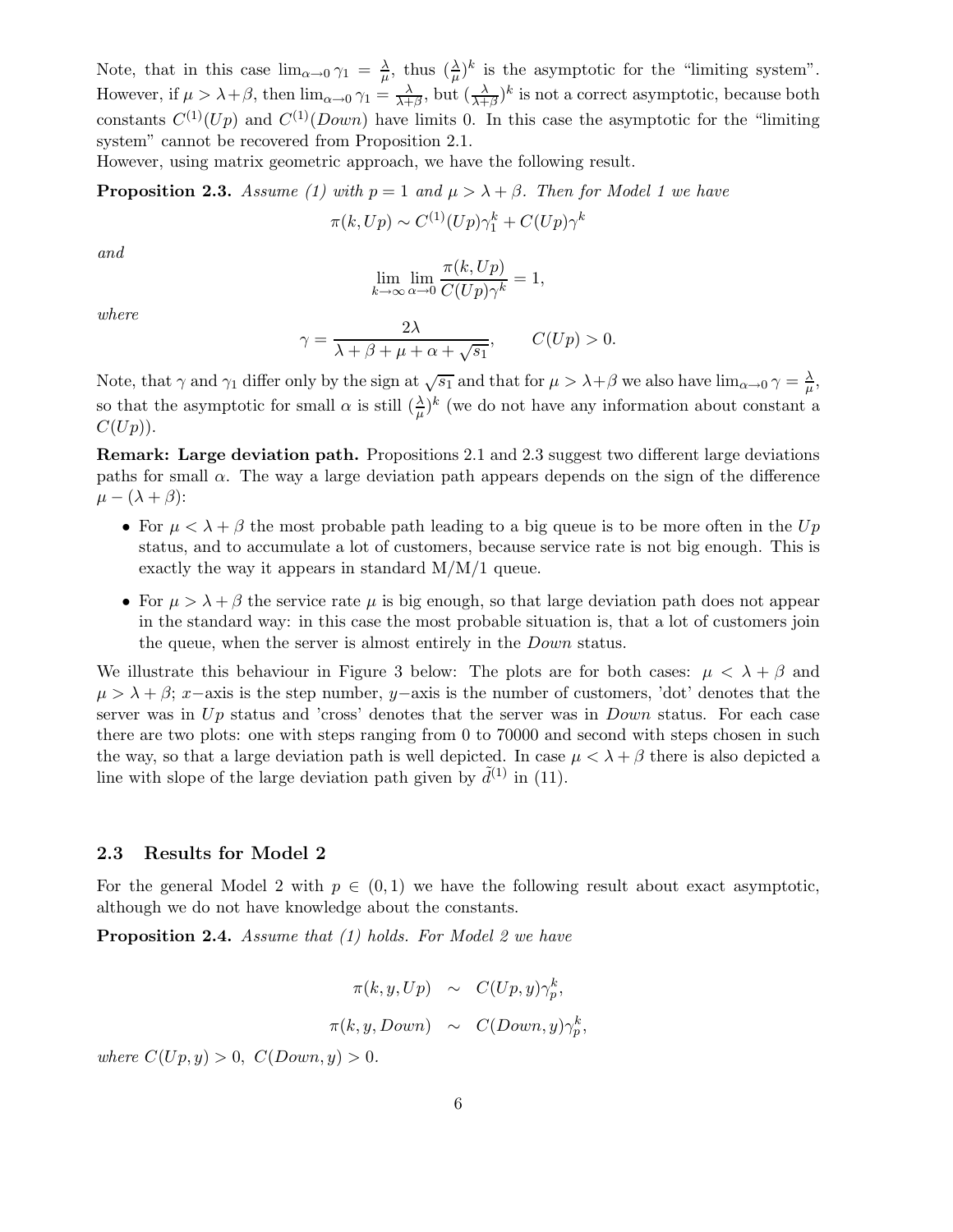Remark: Limits as the breaking probability  $\alpha$  goes to 0. The limit of  $\gamma_p$  as  $\alpha \to 0$  has again twofold nature, it depends on the sign of the difference  $\mu p - (\lambda + \beta)$ .

$$
\lim_{\alpha \to 0} \gamma_p = \frac{2\lambda}{\beta + \mu p + \lambda - \sqrt{(\mu p - \lambda - \beta)^2}} = \begin{cases} \frac{\lambda}{\mu p} & \text{if } \mu p < \lambda + \beta, \\ \frac{\lambda}{\lambda + \beta} & \text{if } \mu p > \lambda + \beta, \end{cases}
$$

Unfortunately, we do not have any information about constants  $C(U p, y)$ ,  $C(Down, y)$ . In particular, we do not know if the limits of them are positive (in Model 1 in one case the constant  $C^{(1)}(Up)$ was positive, while in the other it was 0). It means that from Proposition 2.4 we cannot recover the asymptotic for the "limiting system".

For Model 2 with  $p = 1$  (which is the tandem of reliable and unreliable servers) we have the following exact asymptotic result.

**Proposition 2.5.** Assume that (1) holds with  $p = 1$ . For the tandem system with unreliable server *1 (i.e. Model 2 with* p = 1*) we have*

$$
\pi(k, y, Up) \sim C^{(2)}(Up) \left(\frac{\lambda}{\mu}\right)^y \gamma_1^k,
$$
  

$$
\pi(k, y, Down) \sim C^{(2)}(Down) \left(\frac{\lambda}{\mu}\right)^y \gamma_1^k,
$$

*where*

$$
C^{(2)}(Up) = \frac{\eta^{(2)}}{\tilde{d}^{(2)}} \frac{1}{G} \frac{\lambda + \beta - \mu - \alpha + \sqrt{s_1}}{2} \cdot B \neq 0, \quad C^{(2)}(Down) = \frac{\eta^{(2)}}{\tilde{d}^{(2)}} \frac{\alpha}{G} \cdot B \neq 0,
$$

$$
B = 1 - \frac{\lambda + \beta + \mu + \alpha - \sqrt{s_1}}{2\mu},
$$

 $\tilde{d}^{(2)}$  *is defined in (12) and*  $\eta^{(2)}$  *is equal to*  $\eta$  *in (6) defined for appropriate process.* 

Remark: Limits as the breaking probability  $\alpha$  goes to 0. Note that  $C^{(1)}(Up),$   $C^{(2)}(Up),$  and  $C^{(1)}(Down)$ ,  $C^{(2)}(Down)$  differ only by a factor of B and  $\frac{\eta^{(1)}}{\tilde{d}^{(1)}}$  or  $\frac{\eta^{(2)}}{\tilde{d}^{(2)}}$ . We can rewrite  $C^{(2)}(Up)$  =  $\eta^{(2)}$  $\tilde{d}^{(2)}$  $\tilde{d}^{(1)}$  $\frac{\tilde{d}^{(1)}}{\eta^{(1)}} \cdot B \cdot C^{(1)}(Up)$  and similarly with  $C^{(2)}(Down)$ . Moreover,  $\tilde{d}^{(1)}$  and  $\tilde{d}^{(2)}$  are different, but they have the same limits as  $\alpha \to 0$ . Thus, based on results for Model 1 and calculating the limit of  $B$ , we have two cases:

•  $\mu < \lambda + \beta$ 

$$
\lim_{\alpha \to 0} B = 0, \qquad \lim_{\alpha \to 0} \tilde{d}^{(2)} = \frac{\mu - \lambda}{C},
$$
  
\n
$$
\lim_{\alpha \to 0} C^{(1)}(Up) = \frac{\eta^{(1)}C}{\mu - \lambda}, \qquad \lim_{\alpha \to 0} C^{(1)}(Down) = 0.
$$
  
\n
$$
\lim_{\alpha \to 0} C^{(2)}(Up) = 0, \qquad \lim_{\alpha \to 0} C^{(2)}(Down) = 0.
$$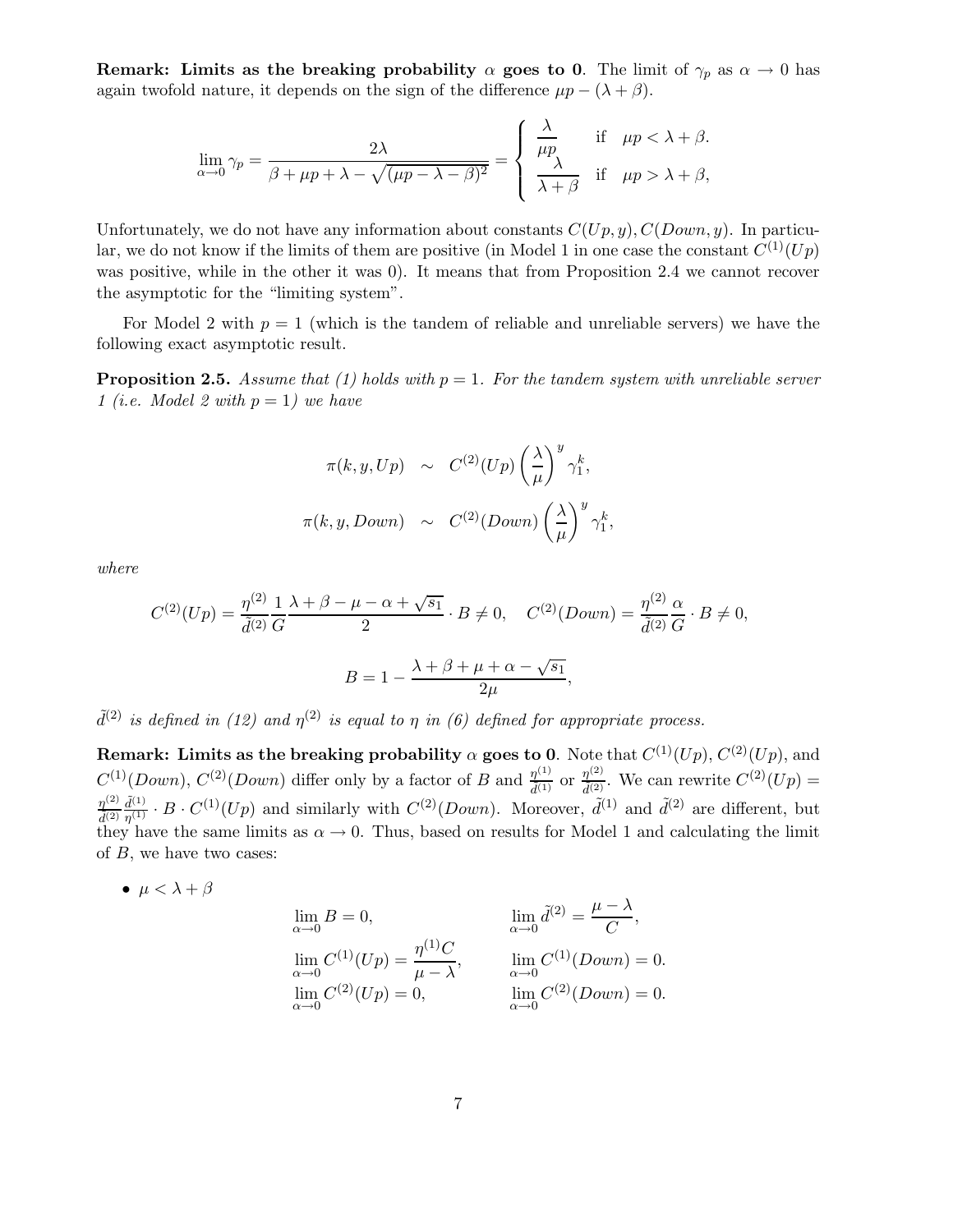•  $\mu > \lambda + \beta$ 

$$
\lim_{\alpha \to 0} B = \frac{\mu - (\alpha + \beta)}{\mu}, \qquad \lim_{\alpha \to 0} \tilde{d}^{(2)} = \frac{\lambda + \beta}{C},
$$
  
\n
$$
\lim_{\alpha \to 0} C^{(1)}(Up) = 0, \qquad \lim_{\alpha \to 0} C^{(1)}(Down) = 0.
$$
  
\n
$$
\lim_{\alpha \to 0} C^{(2)}(Up) = 0, \qquad \lim_{\alpha \to 0} C^{(2)}(Down) = 0.
$$

It means that from Proposition 2.5 we connote recover the asymptotic for the "limiting system". For  $\mu > \lambda + \beta$  it is because limits of both constants  $C^{(1)}(Up)$  and  $C^{(1)}(Down)$  (and therefore  $C^{(2)}(Up)$  and  $C^{(2)}(Down)$  are 0. In case  $\mu < \lambda + \beta$  although the limit of  $C^{(1)}(Up)$  is strictly positive, the limit of  $C^{(2)}(Up)$  is again 0, because of the limit of B.

# 3 Proofs

# 3.1 Uniformization and stability

We find it more convenient to work with the embedded discrete-time Markov chain. We denote its kernel by **P**. Of course it has the same stationary distribution  $\pi$ . We make uniformization by fixing some C such that  $C \geq \lambda + \mu + \alpha + \beta$ .

**Lemma 3.1.** *Model 1 and Model 2 with*  $p = 1$  *are ergodic if and only if*  $\lambda < \frac{\beta}{\alpha + \beta}\mu$ . *Moreover*, *condition*  $\lambda < \frac{\beta}{\alpha + \beta} \mu p$  *is sufficient for stability of Model 2 with*  $p \in (0, 1)$ *.* 

*Proof.*

• Model 1:

If we order states in the following way

$$
(0, U) \prec (0, D) \prec (1, U) \prec (1, D) \prec (2, U) \prec (2, D) \prec \dots
$$

we can rewrite

$$
\mathbf{P} = \left( \begin{array}{cccc} \mathbf{P}_1^{(0)} & \mathbf{P}_0 & & \\ \mathbf{P}_2 & \mathbf{P}_1 & \mathbf{P}_0 & \\ & \mathbf{P}_2 & \mathbf{P}_1 & \mathbf{P}_0 & \\ & & \ddots & \ddots & \ddots \end{array} \right), \tag{3}
$$

.

where

$$
\mathbf{P}_{1}^{(0)} = \begin{pmatrix} 1 - \frac{\alpha + \lambda}{C} & \frac{\alpha}{C} \\ \frac{\beta}{C} & 1 - \frac{\lambda + \beta}{C} \end{pmatrix}, \ \mathbf{P}_{0} = \begin{pmatrix} \frac{\lambda}{C} & 0 \\ 0 & \frac{\lambda}{C} \end{pmatrix},
$$

$$
\mathbf{P}_{2} = \begin{pmatrix} \frac{\mu}{C} & 0 \\ 0 & 0 \end{pmatrix}, \ \mathbf{P}_{1} = \begin{pmatrix} 1 - \frac{\mu + \lambda + \alpha}{C} & \frac{\alpha}{C} \\ \frac{\beta}{C} & 1 - \frac{\lambda + \beta}{C} \end{pmatrix}.
$$
(4)

Therefore P is quasi-birth-and-death process (QBD process) with inter-level generator

$$
\mathbf{G} = \mathbf{P}_0 + \mathbf{P}_1 + \mathbf{P}_2 = \begin{pmatrix} 1 - \frac{\alpha}{C} & \frac{\alpha}{C} \\ \frac{\beta}{C} & 1 - \frac{\beta}{C} \end{pmatrix}
$$

From Neuts  $[9]$  (Theorem 3.1.1), we have that if inter-level generator matrix **G** is irreducible, then the process is positive recurrent if and only if

$$
\rho \cdot \mathbf{P}_0 \cdot \left( \begin{array}{c} 1 \\ 1 \end{array} \right) < \rho \cdot \mathbf{P}_2 \cdot \left( \begin{array}{c} 1 \\ 1 \end{array} \right),
$$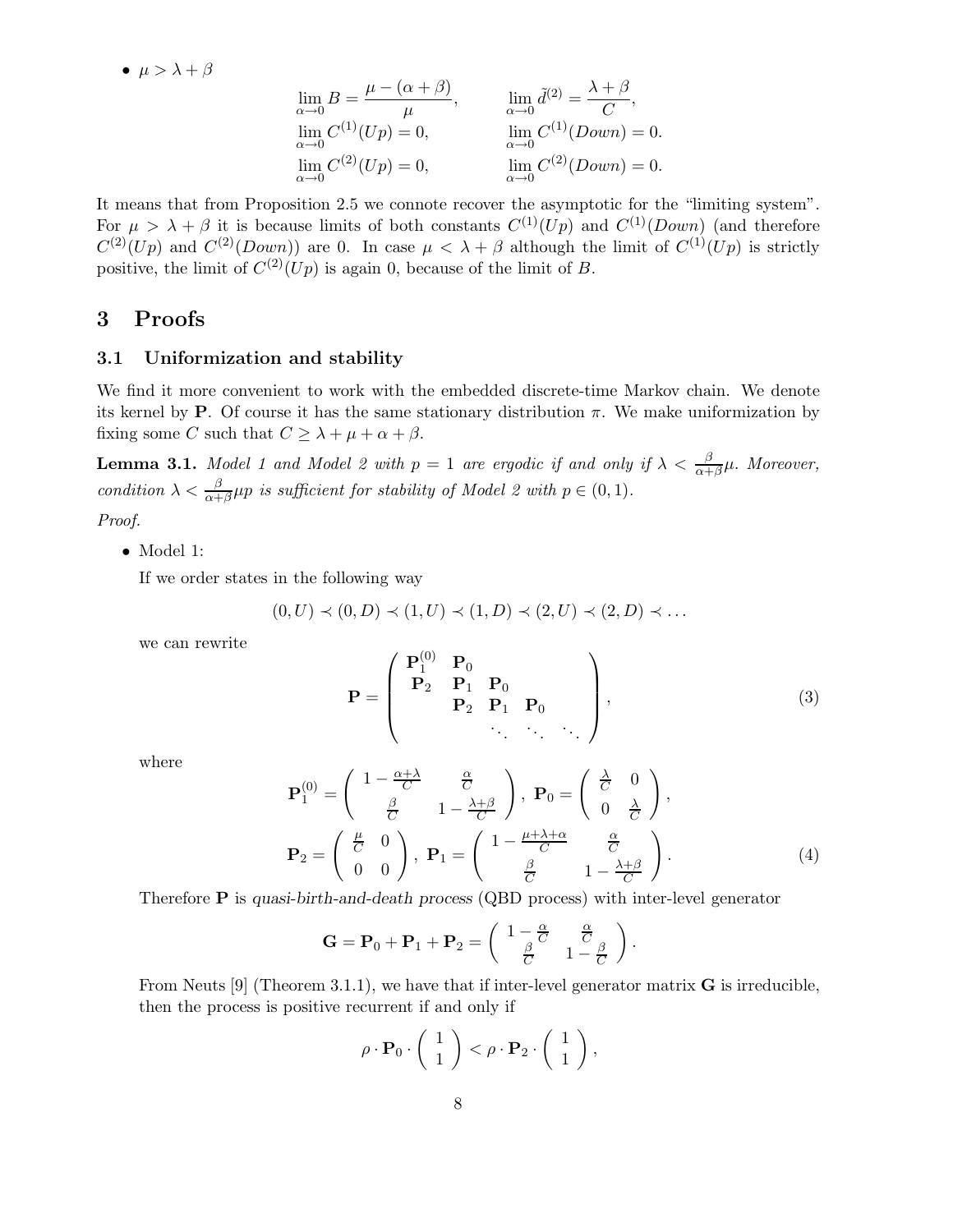where  $\rho$  is the stationary probability vector of **G**.

We have  $\rho = \left(\frac{\beta}{\alpha + \beta}\right)$  $\frac{\beta}{\alpha+\beta}, \frac{\alpha}{\alpha+}$  $\left(\frac{\alpha}{\alpha+\beta}\right),\, \rho\cdot {\bf P}_0\cdot \left(\begin{array}{c} 1 \ 1 \end{array}\right)$ 1  $\bigg) = \lambda \cdot \frac{1}{C}$  and  $\rho \cdot \mathbf{P}_2 \cdot \begin{pmatrix} 1 \\ 1 \end{pmatrix}$ 1  $= \frac{\beta}{\alpha^+}$  $\frac{\beta}{\alpha+\beta}\mu\cdot\frac{1}{C}$  which finishes the proof.

• Model 2 with  $p=1$ :

The server 2 is stable if and only if  $\lambda < \mu$ . The output of server 2 is the Poisson process with intensity  $\lambda$  (Burke's Theorem, see Burke [2] for details). In previous case we proved that unreliable server 1 with arrival rate  $\lambda$  and service rate  $\mu$  is stable if and only if  $\lambda < \frac{\beta}{\alpha + \beta} \mu$ . Of course the second condition implies first.

• Model 2 with  $p \in (0,1)$ :

Later, in Section 3.5.2, the harmonic function of the (so-called) free process is derived. By Proposition 3.2 it gives the following asymptotic (actually this was given in Proposition 2.4), for any  $k \in \mathbb{N}$  and  $\sigma \in \{U, D\}$ 

$$
\pi(k, y, \sigma) \sim C(\sigma, y)\gamma_p^k.
$$

It is enough to show, that  $\lambda < \frac{\beta}{\alpha + \beta} \mu p$  implies  $\sum_{k} \pi(k, y, \sigma) < 1$ , or equivalently, that  $\gamma_p < 1$ . It can be easily checked, that  $\gamma_p < 1$  if and only if  $\lambda < \frac{\beta}{\alpha + \beta} \mu_p$ , thus this is a sufficient condition.

口

Remark. Consider system similar to Model 2, but with 2 reliable servers (i.e. standard Jackson network) with service rate at server 2:  $\mu_2 = \mu$  and service rate at server 1:  $\mu_1 = \frac{\beta}{\alpha + \beta}$  $\frac{\rho}{\alpha+\beta}\mu$  (which is the effective service rate of the unreliable server). Then, solving traffic equation and using standard stability conditions for Jackson networks, we have that the system is stable if and only if  $\frac{\lambda}{\mu_{1p}} < 1$ , i.e.  $\lambda < \frac{\beta}{\alpha + \beta} \mu p$ . It suggests that (1) is the necessary stability condition for Model 2 with  $p \in (0, 1)$ .

#### 3.2 Markov Additive Structure and result of Adan, Foley and McDonald [1]

Tools used in this paper fall into the framework of Adan, Foley and McDonald [1], where Markov additive structure is needed. Let  $Z_n = (X_n, Y_n)$  be a Markov process with state space  $\mathbb{Z}^k \times \mathcal{E}$ , where  $\mathbb{Z} = \{\ldots, -2, -1, 0, 1, 2, \ldots\}$ . If the transitions are invariant with respect to the translations on  $x \in \mathbb{Z}^k$ , i.e.:

$$
\mathbf{P}((x,y),(x',y')) = \mathbf{P}((0,y),(x'-x,y')) \quad \text{for all } x,x' \in \mathbb{Z}^k \text{ and } y,y' \in \mathcal{E},
$$

then it is called a Markov additive process,  $X_n$  is its additive part,  $Y_n$  is a Markovian part.

Processes  $\mathbf{Z}^{(1)}$  and  $\mathbf{Z}^{(2)}$  defined in Section 2.1 are Markov additive if we remove the boundaries and let the transitions to be shift invariant relative to the first coordinate. Abusing notation, we denote state spaces of these processes with the same symbols, respectively,  $E^{(1)} = \mathbb{Z} \times \{U, D\}$  and  $E^{(2)} = \mathbb{Z} \times \mathbb{N} \times \{U, D\}.$ 

By harmonic function of Markov chain with transition matrix  $P$  we mean the right eigenvector h associated with eigenvalue 1, i.e. such that  $\mathbf{P}h = h$ . From [1] we can deduce the following.

**Proposition 3.2.** *Consider Markov process*  $\{X_t\}_{t>0}$  *with stationary distribution*  $\pi$  *and state space*  $E = \{(k, A) : k \in \mathbb{Z}, A \in \mathbb{Z}^n\}$ . Let  $\triangle \subset E$  and let  $\mathbf{K}^{\infty}$  be the kernel of the free process, which is *shift invariant relative to first coordinate. Let*

$$
\mathcal{K}((k,A),(k',A'))=\mathbf{K}^{\infty}((k,A),(k',A'))h(k',A')/h(k,A)
$$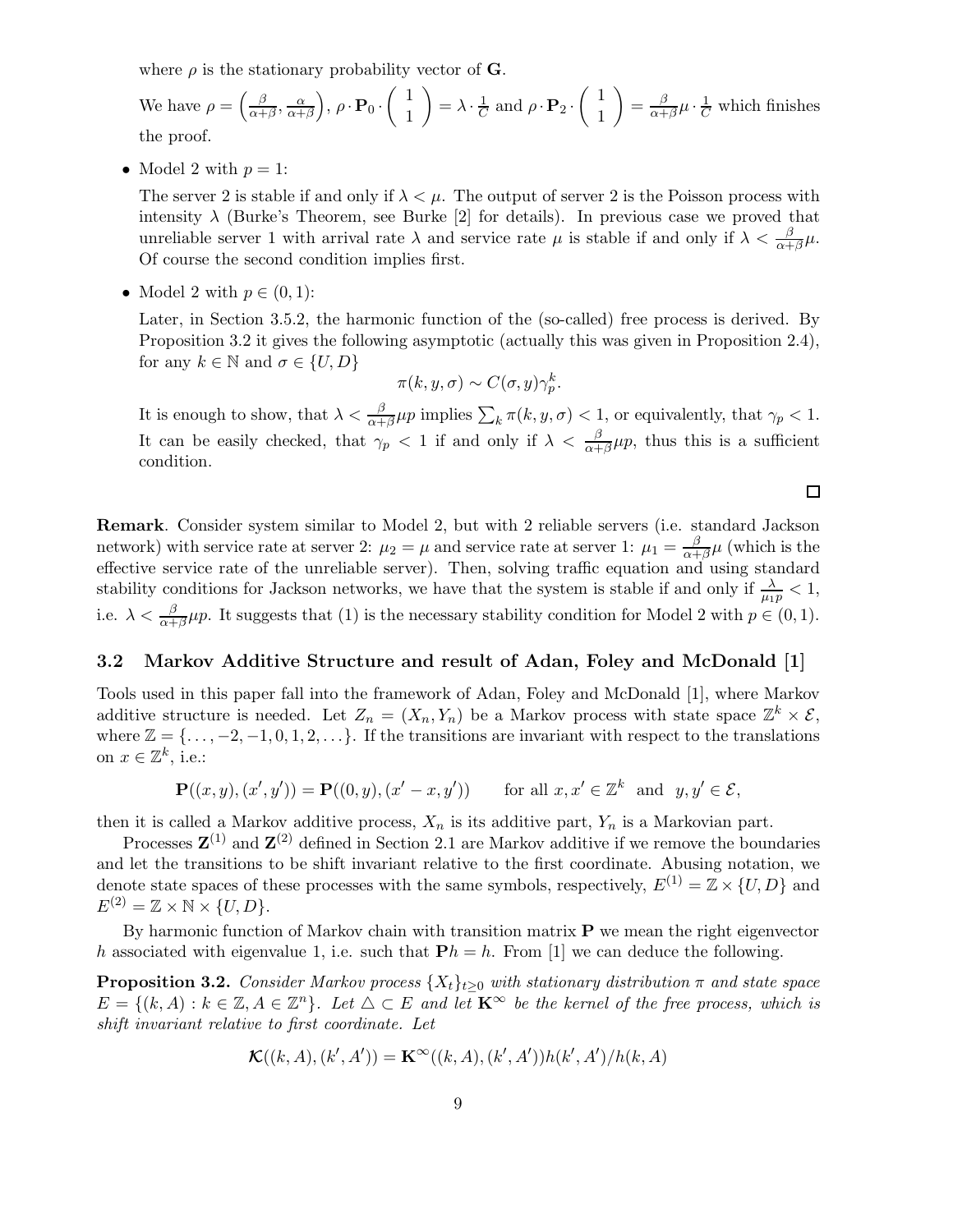*be the kernel of so-called twisted free process, where h is the harmonic function of*  $\mathbf{K}^{\infty}$ *. If* 

$$
\sum_{(k,A)\in\triangle} \pi(k,A)h(k,A) < \infty,\tag{5}
$$

*then*

$$
\pi(l, A) \sim \frac{\eta \varphi(A)}{\tilde{d} \; h(l, A)},
$$

where  $\tilde{d}$  *is the stationary horizontal drift and* 

$$
\eta \equiv \sum_{(x',A') \in \triangle} \pi(x',A')h(x',A')\mathcal{H}(x',A'). \tag{6}
$$

 $\mathcal{H}(x',A')$  is the probability that twisted free process starting from  $(x',A')$  never hits  $(E \setminus \triangle)^C$ .

# 3.3 Proof of Proposition 2.1

# 3.3.1 The free process.

We have to define  $\Delta \subset E^{(1)}$  and a Markov additive process embedded in original one, so that it is shift invariant outside the boundary  $\triangle$ . We want the process to be additive in the first coordinate and we want the second coordinate to be the Markovian part. Thus, as a boundary we can take  $\Delta = \{(0, Up) \cup (0, Down)\}.$  Let us denote the transition kernel of this process by  $\mathbf{K}^{\infty}$ . Being Markov additive in the first coordinate means  $\mathbf{K}^{\infty}((m,\sigma),(z+m,\sigma')) = \mathbf{K}^{\infty}((0,\sigma),(z,\sigma'))$ , where

$$
\mathbf{K}^{\infty}((0,\sigma),(z,\sigma')) = \begin{cases} \frac{\lambda}{C} & \text{for } z = 1 \text{ and } \sigma' = \sigma \\ \frac{\mu}{C} & \text{for } z = -1 \text{ and } \sigma' = \sigma = U \\ \frac{\alpha}{C} & \text{for } z = 0, \ \sigma = U \text{ and } \sigma' = D \\ \frac{\beta}{C} & \text{for } z = 0, \ \sigma = D \text{ and } \sigma' = U \\ 1 - \frac{\lambda + \beta}{C} & \text{for } z = 0, \text{ and } \sigma' = \sigma = D \\ 1 - \frac{\alpha + \mu + \lambda}{C} & \text{for } z = 0, \text{ and } \sigma' = \sigma = U \end{cases}
$$

Since we have removed the boundary, the free process walks over all  $\mathbb{Z} \times \{Up, Down\}$ .

# 3.3.2 Feynman-Kac kernel

With the free process we associate the following Feynman-Kac kernel:  $\mathbf{K}_{\theta}(\sigma, \sigma') = \sum$ z  $\mathbf{K}^{\infty}((0,\sigma),(z,\sigma'))e^{\theta z}$ , where  $\sigma,\sigma' \in \{U,D\}$ . We have

$$
\mathbf{K}_{\theta} = \begin{pmatrix} \frac{\lambda}{C} e^{\theta} + 1 - \frac{\alpha + \mu + \lambda}{C} + \frac{\mu}{C} e^{-\theta} & \frac{\alpha}{C} \\ \frac{\beta}{C} & \frac{\lambda}{C} e^{\theta} + 1 - \frac{\lambda + \beta}{C} \end{pmatrix}.
$$

 $\mathbf{K}_{\theta}$  has two eigenvalues

$$
k_{1,2}(\theta) := \frac{1}{C} \left( C - \frac{\alpha}{2} - \frac{\beta}{2} - \frac{\mu}{2} - \lambda + \frac{\mu e^{-\theta}}{2} + \lambda e^{\theta} \pm \frac{1}{2} \sqrt{(\mu e^{-\theta} - \alpha - \beta - \mu)^2 - 4\mu \beta (1 - e^{-\theta})} \right)
$$

,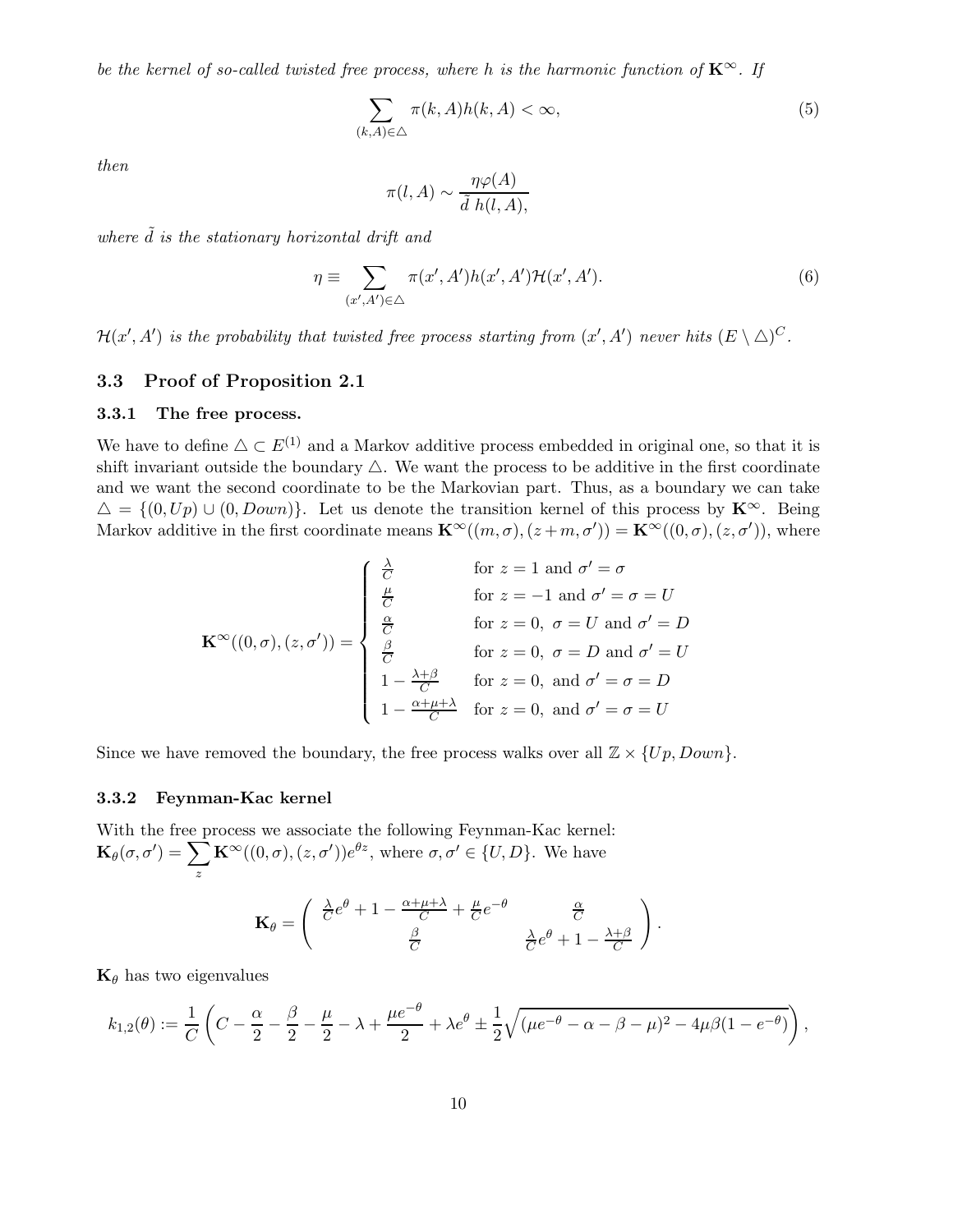We are interested in the larger eigenvalue, i.e. we only consider  $k_1$ . We want the largest eigenvalue to be equal to 1, i.e.  $k_1(\theta) = 1$ . Set:  $t = e^{\theta}$ . It means

$$
C - \frac{1}{2}(\alpha + \beta + \mu) - \lambda + \frac{\mu}{2t} + \lambda t + \frac{1}{2}\sqrt{(\frac{\mu}{t} - \alpha - \beta - \mu)^2 - 4\mu\beta(1 - \frac{1}{t})} = C.
$$

Equivalently,

$$
\sqrt{\left(\frac{\mu}{t} - \alpha - \beta - \mu\right)^2 - 4\mu\beta(1 - \frac{1}{t})} = \alpha + \beta + \mu + 2\lambda - \frac{\mu}{t} - 2\lambda t \tag{7}
$$

To find the solution of the above equation, we have to solve

$$
W(t) := \lambda^2 t^3 - \lambda(\beta + \alpha + 2\lambda + \mu)t^2 + (\lambda(\alpha + 2\mu + \beta + \lambda) + \mu\beta)t - \mu(\alpha + \beta) = 0.
$$
 (8)

Of course  $W(1) = 0$ , thus

$$
W(t) = (t-1)(\lambda^2 t^2 - \lambda(\beta + \alpha + \lambda + \mu)t + \mu(\lambda + \beta)).
$$

We obtain two solutions:

$$
t_1 = \frac{\lambda + \beta + \mu + \alpha + \sqrt{s_1}}{2\lambda}, \qquad t_2 = \frac{\lambda + \beta + \mu + \alpha - \sqrt{s_1}}{2\lambda}.
$$
 (9)

Note, that  $t_2 = \gamma_1^{-1}$ . We want the right hand side of (7) to be positive, what is equivalent to

$$
2\lambda t^2 - (\alpha + \beta + \mu + 2\lambda)t + \mu < 0.
$$

However, one can check (noting, that  $s_1 = (\mu + \lambda + \beta + \alpha)^2 - 4\mu(\lambda + \beta)$ ) that  $t_1$  is not the solution of (7), because then the right hand side of the equation is negative.

#### 3.3.3 The harmonic function of the free process

Lemma 3.3. *The harmonic function of the free process is the following:*

$$
h(x,U) = \left(\frac{1}{\gamma_1}\right)^x, \qquad h(x,D) = \left(\frac{1}{\gamma_1}\right)^x \cdot \frac{2\beta}{\lambda + \beta - \mu - \alpha + \sqrt{s_1}}.
$$

*Proof.* We want to find the harmonic function for free process of the form  $h(z, \sigma) = t_2^z e^{\theta_{\sigma}}$ , where  $t_2$  is such that the largest eigenvalue of Feynman-Kac kernel is equal to one, i.e.

$$
h(z,\sigma) = \left(\frac{1}{\gamma_1}\right)^z e^{\theta_{\sigma}}.
$$

For  $h$  to be the harmonic function for free process we have to have

$$
\forall (z \in \mathbb{Z}) \qquad \sum_{x,\sigma} \mathbf{K}^{\infty}((z,U),(x,\sigma))h(x,\sigma) = h(z,U) \text{ and } \sum_{x,\sigma} \mathbf{K}^{\infty}((z,D),(x,\sigma))h(x,\sigma) = h(z,D). \tag{10}
$$

First part of (10) means

$$
\sum_{x,\sigma} \mathbf{K}^{\infty}((z,U),(x,\sigma))h(x,\sigma) = \frac{\lambda}{C} \left(\frac{1}{\gamma_1}\right)^{(z+1)} e^{\theta_U} + \frac{\mu}{C} \left(\frac{1}{\gamma_1}\right)^{(z-1)} e^{\theta_U} + \frac{\alpha}{C} t_2^z e^{\theta_D}
$$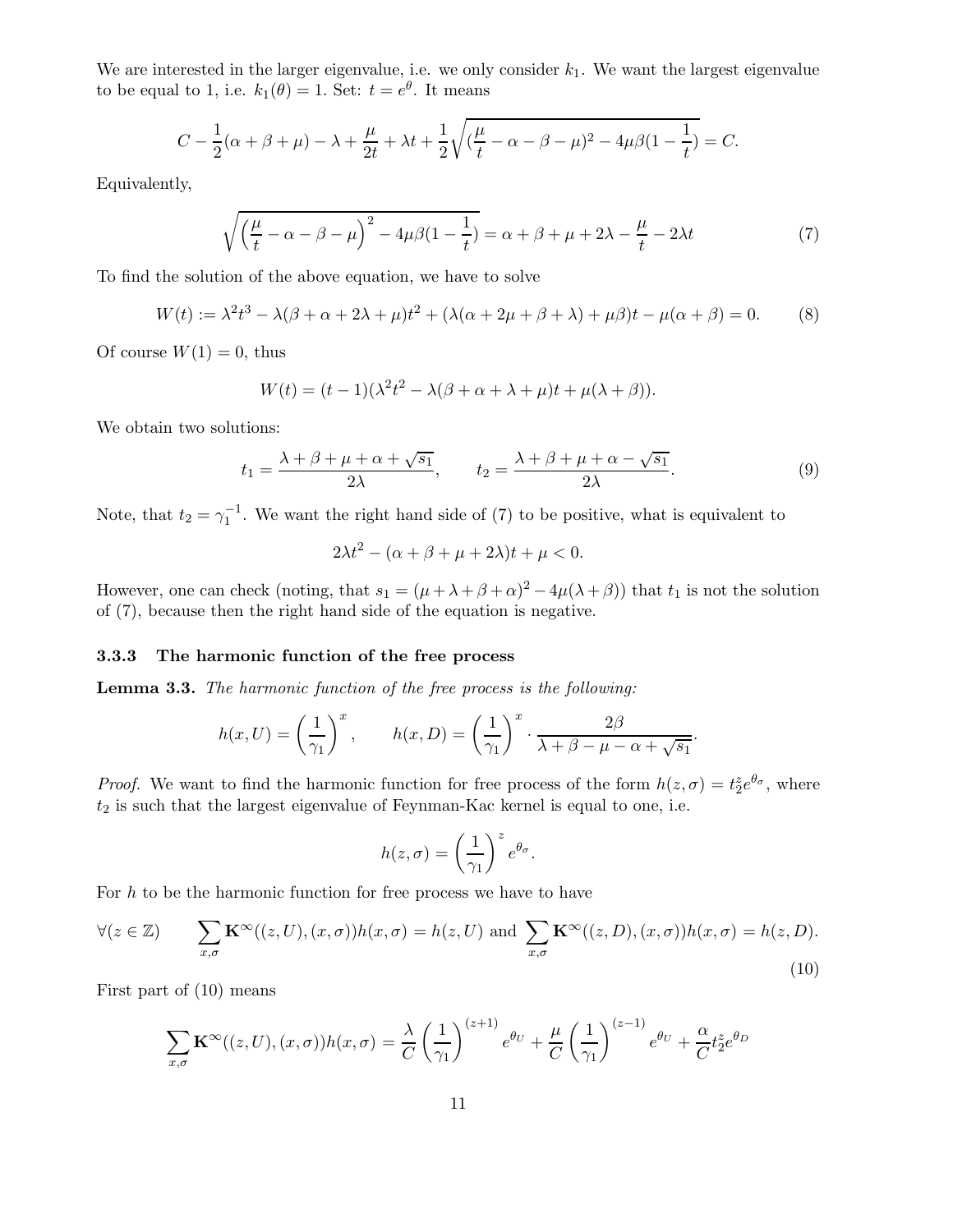$$
+\left(1-\frac{\lambda+\mu+\alpha}{C}\right)\left(\frac{1}{\gamma_1}\right)^z e^{\theta U} = h(z,U) = \left(\frac{1}{\gamma_1}\right)^z e^{\theta U}
$$

and equivalently

$$
e^{\theta U} \left[ 1 - \frac{\lambda}{C} \frac{1}{\gamma_1} - \frac{\mu}{C} \gamma_1 - \left( 1 - \frac{\lambda + \mu + \alpha}{C} \right) \right] = \frac{\alpha}{C} e^{\theta D},
$$

$$
e^{\theta_U}[\lambda + \mu + \alpha - \lambda \frac{1}{\gamma_1} - \mu \gamma_1] = \alpha e^{\theta_D}.
$$

Second part of (10) means

$$
\sum_{x,I} \mathbf{K}^{\infty}((z,D),(x,I))h(x,I) = \frac{\lambda}{C} \left(\frac{1}{\gamma_1}\right)^{(z+1)} e^{\theta D} + \frac{\beta}{C} \left(\frac{1}{\gamma_1}\right)^z e^{\theta U} + \left(1 - \frac{\lambda + \beta}{C}\right) \left(\frac{1}{\gamma_1}\right)^z e^{\theta D}
$$

$$
= h(z,D) = e^{\theta D} \left(\frac{1}{\gamma_1}\right)^z
$$

and equivalently

$$
e^{\theta_D} \left[ 1 - \frac{\lambda}{C} \frac{1}{\gamma_1} - \left( 1 - \frac{\lambda + \beta}{C} \right) \right] = \frac{\beta}{C} e^{\theta_U},
$$

$$
e^{\theta_D} \left[ \lambda + \beta - \lambda \left( \frac{1}{\gamma_1} \right) \right] = \beta e^{\theta_U}.
$$

i.e.

i.e.

Putting these conditions together we have:

$$
\begin{cases}\ne^{\theta_U}[\lambda + \mu + \alpha - \lambda \frac{1}{\gamma_1} - \mu \gamma_1] = \alpha e^{\theta_D}, & (i) \\
e^{\theta_D}[\lambda + \beta - \lambda \frac{1}{\gamma_1}] = \beta e^{\theta_U}. & (ii)\n\end{cases}
$$

One of  $e^{\theta U}$  or  $e^{\theta D}$  can be arbitrary, set  $e^{\theta U} = 1$ . From *(ii)* we have

$$
e^{\theta_D} = \frac{\beta}{\lambda + \beta - \lambda \frac{1}{\gamma_1}} = \frac{2\beta}{\lambda + \beta - \mu - \alpha + \sqrt{s_1}}.
$$

#### 3.3.4 The twisted free process.

With the harmonic function of the free process we can define the h-transform (or twisted kernel) in the following way:  $\mathcal{K}((m,\sigma),(z+m,\sigma')) = \mathcal{K}((0,\sigma),(z,\sigma')) = \mathbf{K}^{\infty}((0,\sigma),(z,\sigma'))\frac{h(z,\sigma')}{h(0,\sigma)}$  $\frac{h(z,\sigma)}{h(0,\sigma)}$ , i.e.

$$
\mathcal{K}((0,\sigma),(z,\sigma')) = \begin{cases}\n\frac{\lambda h(1,U)}{C h(0,U)} &= \frac{1}{C} \frac{\lambda + \beta + \mu + \alpha - \sqrt{s_1}}{2} \quad \text{for } z = 1, \\
\frac{\mu}{C} \frac{h(-1,U)}{h(0,U)} &= \frac{1}{C} \frac{2\lambda\mu}{\lambda + \beta + \mu + \alpha - \sqrt{s_1}} \quad \text{for } z = -1 \text{ and } \sigma = \sigma' = U \\
\frac{\alpha}{C} \frac{h(0,D)}{h(0,U)} &= \frac{1}{C} \frac{2\alpha\beta}{\lambda + \beta - \mu - \alpha + \sqrt{s_1}} \quad \text{for } z = 0, \ \sigma = U \text{ and } \sigma' = D, \\
\frac{\beta}{C} \frac{h(0,U)}{h(0,D)} &= \frac{1}{C} \frac{\lambda + \beta - \mu - \alpha + \sqrt{s_1}}{2} \quad \text{for } z = 0, \ \sigma = D \text{ and } \sigma' = U, \\
(1 - \frac{\lambda + \beta}{C}) \frac{h(0,D)}{h(0,D)} &= 1 - \frac{\lambda + \beta}{C} \quad \text{for } z = 0, \text{ and } \sigma = \sigma' = D, \\
(1 - \frac{\lambda + \alpha + \mu}{C}) \frac{h(0,U)}{h(0,U)} &= 1 - \frac{\lambda + \alpha + \mu}{C} \quad \text{for } z = 0, \text{ and } \sigma = \sigma' = U.\n\end{cases}
$$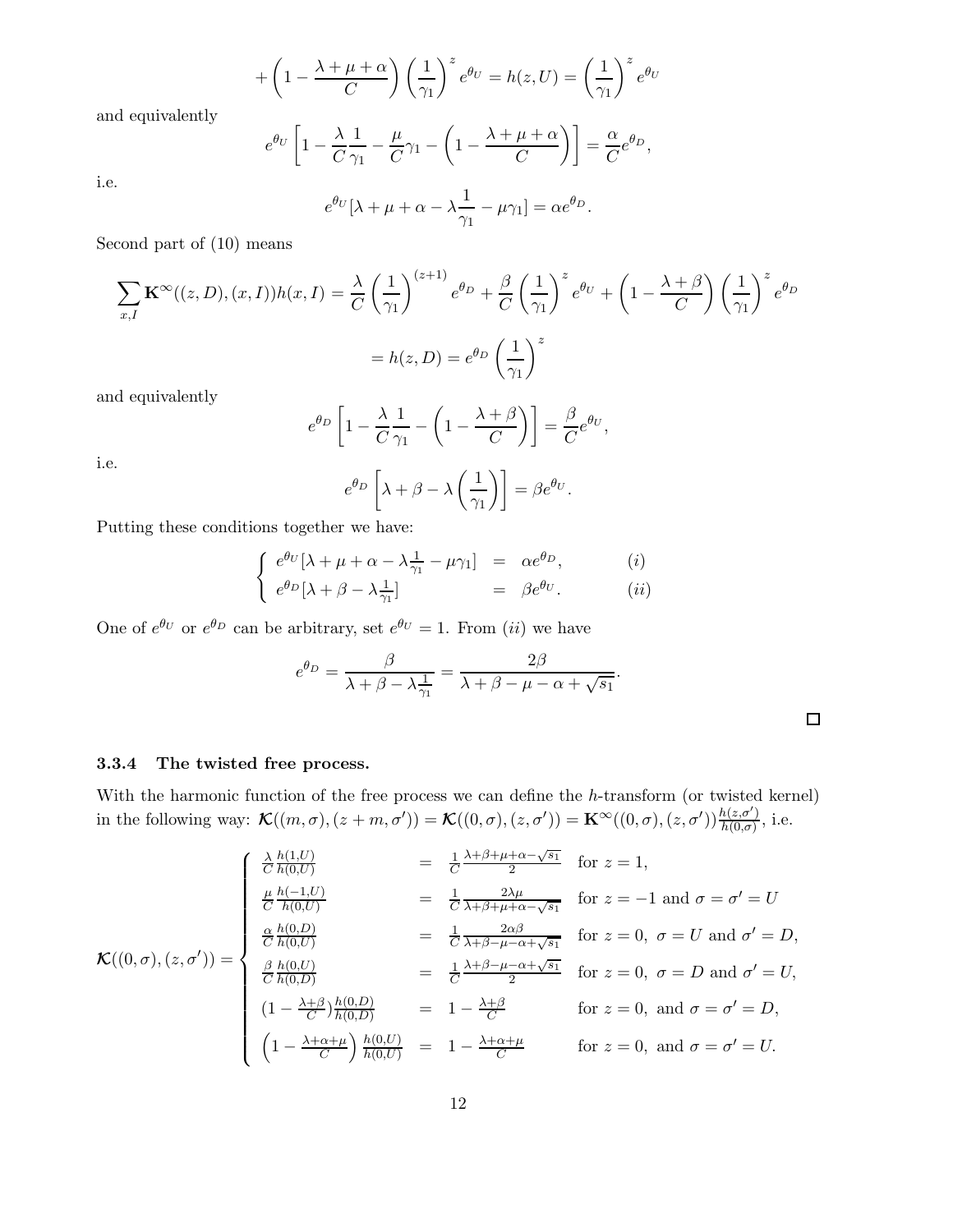The transition diagram is simply a reweighting of the transitions in Figure 1.

Now we are interested in the stationary distribution of the Markovian part of the twisted free process, call it  $\mathcal{K}_2$ , which state space is  $\{U, D\}$ . We have:

$$
\begin{array}{rcll} \mathcal{K}_2(U,D) & = & \mathcal{K}((0,U),(0,D),\\ \mathcal{K}_2(D,U) & = & \mathcal{K}((0,D),(0,U),\\ \mathcal{K}_2(U,U) & = & \mathcal{K}((0,U),(0,U),\\ \mathcal{K}_2(U,U) & = & \mathcal{K}((0,U),(0,U),\\ \mathcal{K}_2(D,D) & = & \mathcal{K}((0,D),(0,D) \quad +\mathcal{K}((0,D),(1,D)) \end{array} \quad \begin{array}{rcl} \mathcal{K}((,U),(1,U) & = & 1-\mathcal{K}_2(U,D),\\ \mathcal{K}((,U),(1,U)) & = & 1-\mathcal{K}_2(U,D). \end{array}
$$

For 2-states Markov chain with transition matrix  $\begin{pmatrix} 1-p_1 & p_1 \\ p_1 & 1 \end{pmatrix}$  $p_2$  1 –  $p_2$ ) the stationary distribution is  $\pi(1) = p_2/(p_1 + p_2), \quad \pi(2) = 1 - \pi(1) = p_1/(p_1 + p_2).$ Let  $\varphi$  be the stationary distribution of  $\mathcal{K}_2$ . We have

$$
\varphi(U) = \frac{\mathcal{K}_2(D, U)}{\mathcal{K}_2(D, U) + \mathcal{K}_2(U, D)}, \qquad \varphi(D) = \frac{\mathcal{K}_2(U, D)}{\mathcal{K}_2(D, U) + \mathcal{K}_2(U, D)}.
$$

Note that  $G = C(\mathcal{K}_2(D, U) + \mathcal{K}_2(U, D))$  and rewrite

$$
\varphi(U) = \frac{1}{G}\mathcal{K}_2(D, U) = \frac{1}{G} \cdot \frac{\lambda + \beta - \mu - \alpha + \sqrt{s_1}}{2},
$$

$$
\varphi(D) = \frac{1}{G}\mathcal{K}_2(U, D) = \frac{1}{G} \cdot \frac{2\alpha\beta}{\lambda + \beta - \mu - \alpha + \sqrt{s_1}}.
$$

Next we have to compute the stationary horizontal drift of the twisted free process:

$$
\tilde{d}^{(1)} = \varphi(U)[\mathcal{K}((x, U), (x + 1, U)) - \mathcal{K}((x, U), (x - 1, U))] + \varphi(D)\mathcal{K}((x, D), (x + 1, D))
$$
\n
$$
= \frac{1}{C} \frac{\lambda + \beta + \mu + \alpha - \sqrt{s_1}}{2} (\varphi(U) + \varphi(D)) - \varphi(U) \frac{1}{C} \frac{2\lambda\mu}{\lambda + \beta + \mu + \alpha - \sqrt{s_1}}
$$
\n
$$
= \frac{1}{C} \frac{\lambda + \beta + \mu + \alpha - \sqrt{s_1}}{2} \cdot 1 - \frac{1}{G} \cdot \frac{1}{C} \cdot \frac{\lambda + \beta - \mu - \alpha + \sqrt{s_1}}{2} \frac{2\lambda\mu}{\lambda + \beta + \mu + \alpha - \sqrt{s_1}}
$$
\n
$$
= \frac{1}{C} \left( \frac{\lambda + \beta + \mu + \alpha - \sqrt{s_1}}{2} - \frac{1}{G} \cdot \lambda\mu \cdot \frac{\lambda + \beta - \mu - \alpha + \sqrt{s_1}}{\lambda + \beta + \mu + \alpha - \sqrt{s_1}} \right). \tag{11}
$$

The assertion of Proposition 2.1 follows from the Proposition 3.2, because condition (5) is obviously fulfilled, since the boundary  $\triangle$  consists only of two states.

#### 3.4 Proof of Proposition 2.3

We use the matrix geometric approach following Neuts, [9]. For a discrete time QBD process as one given in (3), Theorem 1.2.1 of Neuts implies that

$$
\pi(k, Up) = w_2 \left(e^{\theta_2}\right)^k + w_3 \left(e^{\theta_3}\right)^k,
$$

where  $e^{\theta_2} \ge e^{\theta_3}$  are the eigenvalues of matrix **R** described below. Note that  $\theta_2, \theta_3$  and  $w_2, w_3$ depend on  $\alpha$ . For any  $w_2 > 0$  we have that for k big enough the term  $(e^{\theta_2})^k$  dominates  $(e^{\theta_3})^k$ . However, when  $\alpha \to 0$ , then  $w_2 \to 0$  (see Remark on page 5), so that  $w_3(e^{\theta_3})^k$  is the leading term.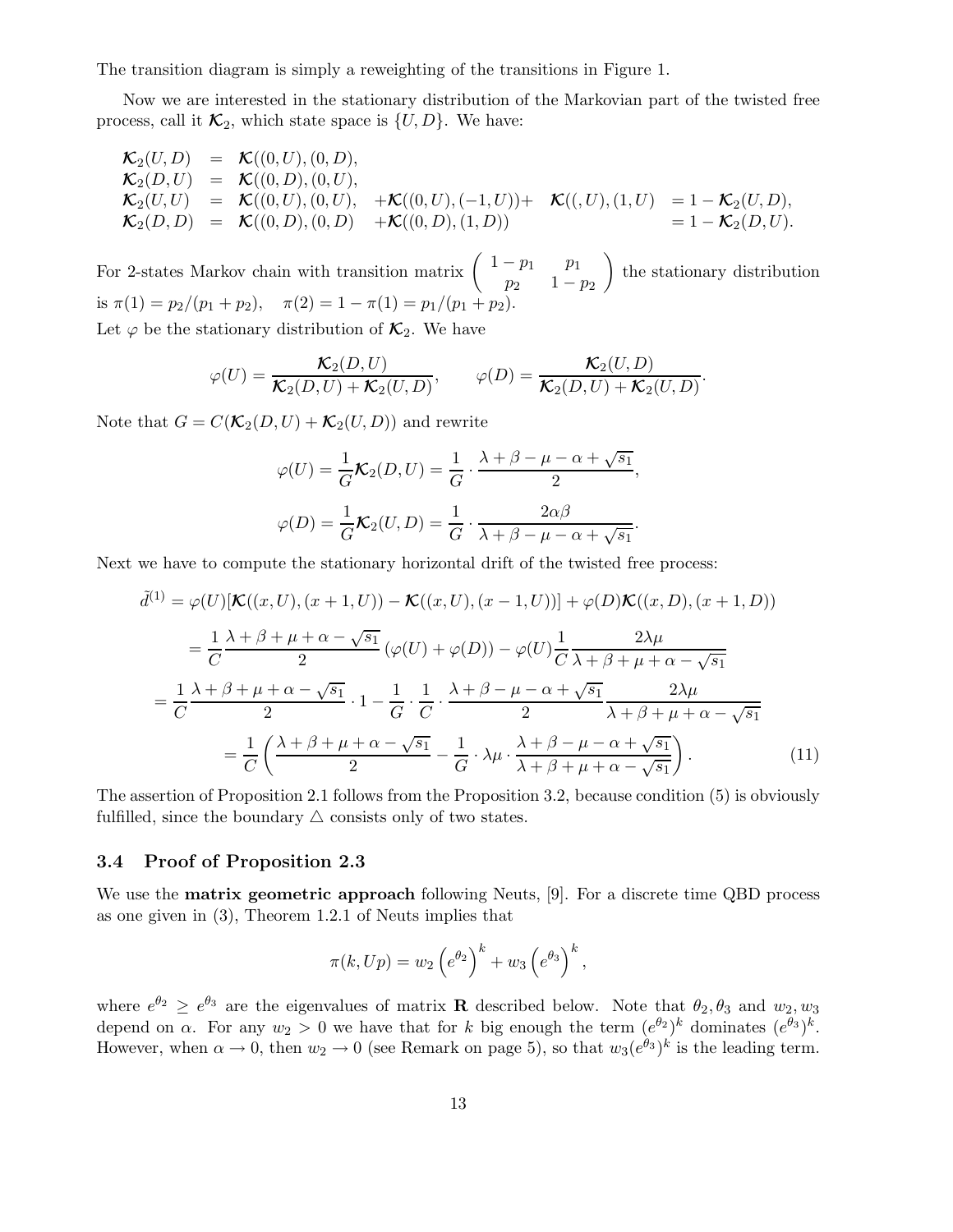For matrices  $\mathbf{P}_2, \mathbf{P}_1, \mathbf{P}_0$  defined in (4) we want to find a matrix  $\mathbf{R} = \begin{bmatrix} r_{11} & r_{12} \\ r_{21} & r_{22} \end{bmatrix}$  fulfilling

$$
\mathbf{R} = \mathbf{R}^2 \mathbf{P}_2 + \mathbf{R} \mathbf{P}_1 + \mathbf{P}_0.
$$

We have:

$$
\mathbf{R}^2 \mathbf{P}_2 + \mathbf{R} \mathbf{P}_1 + \mathbf{P}_0
$$
\n
$$
= \begin{bmatrix}\n\frac{(r_{11}^2 + r_{12}r_{21})}{C} \mu & 0 \\
\frac{(r_{21}r_{11} + r_{22}r_{21})}{C} \mu & 0\n\end{bmatrix} + \begin{bmatrix}\nr_{11}\left(1 - \frac{\mu + \lambda + \alpha}{C}\right) + \frac{r_{12}\beta}{C} & \frac{r_{11}\alpha}{C} + r_{12}\left(1 - \frac{\lambda + \beta}{C}\right) \\
r_{21}\left(1 - \frac{\mu + \lambda + \alpha}{C}\right) + \frac{r_{22}\beta}{C} & \frac{r_{21}\alpha}{C} + r_{22}\left(1 - \frac{\lambda + \beta}{C}\right)\n\end{bmatrix} + \begin{bmatrix}\n\frac{\lambda}{C} & 0 \\
0 & \frac{\lambda}{C}\n\end{bmatrix},
$$

i.e.

$$
\begin{bmatrix}\nr_{11} & r_{12} \\
r_{21} & r_{22}\n\end{bmatrix} = \begin{bmatrix}\n\frac{(r_{11}^2 + r_{12}r_{21})}{C}\mu + r_{11}\left(1 - \frac{\mu + \lambda + \alpha}{C}\right) + \frac{r_{12}\beta}{C} + \frac{\lambda}{C} & \frac{r_{11}\alpha}{C} + r_{12}\left(1 - \frac{\lambda + \beta}{C}\right) \\
\frac{(r_{21}r_{11} + r_{22}r_{21})}{C}\mu + r_{21}\left(1 - \frac{\mu + \lambda + \alpha}{C}\right) + \frac{r_{22}\beta}{C} & \frac{r_{21}\alpha}{C} + r_{22}\left(1 - \frac{\lambda + \beta}{C}\right) + \frac{\lambda}{C}\n\end{bmatrix}.
$$

One can check that the solution is

$$
\mathbf{R} = \begin{bmatrix} \frac{\lambda}{\mu} & \frac{\alpha \lambda}{\mu(\lambda + \beta)} \\ \frac{\lambda}{\mu} & \frac{(\alpha + \mu)\lambda}{(\lambda + \beta)\mu} \end{bmatrix} = \frac{\lambda}{\mu} \begin{bmatrix} 1 & \frac{\alpha}{\lambda + \beta} \\ 1 & \frac{\alpha + \mu}{\lambda + \beta} \end{bmatrix}.
$$

Eigenvalues of R are

$$
e^{\theta_2} := \frac{\lambda + \mu + \alpha + \beta + \sqrt{s_1}}{2(\lambda + \beta)} \cdot \frac{\lambda}{\mu},
$$
  

$$
e^{\theta_3} := \frac{\lambda + \mu + \alpha + \beta - \sqrt{s_1}}{2(\lambda + \beta)} \cdot \frac{\lambda}{\mu}.
$$

It is easy to check that  $e^{\theta_2} = \gamma_1$  (what we already have had) and  $e^{\theta_3} = \gamma$ . Now, as  $\alpha \to 0$  we have  $w_2 \to 0$  and thus  $\lim_{\alpha \to 0} w_3 > 0$  (because both limits cannot be equal to 0). The leading term is  $w_3(e^{\theta_3})^k$ , thus the asymptotic of  $\pi(k, Up)$  is  $C(Up)\gamma^k$ , where  $C(Up) = w_3$ . This finishes the proof.

**Remark.** Note, that this method does not give us constant  $w_3$  (nor  $w_2$ , but we already have it, it is  $C(Up)$ ).

**Remark.** While looking for parameter  $\theta$  in Section 3.3.2 for which the largest eigenvalue of the Feynman-Kac kernel is equal to 1, we encountered equation (8). This equation has two solutions:  $t_1$  and  $t_2$  given in (9). It turns out, that  $t_1$  is not the solution for Feynman-Kac kernel, because the right hand side of (7) (and (8) is simply obtained from (7) by squaring both sides) is negative. However,  $t_2$  is exactly the second term in spectral expansion of  $\pi$ , what we derived in Section 3.4 using matrix geometric approach. We conjecture that this can always be the case for QBD processes.

# 3.5 Proof of Proposition 2.4

The asymptotic without constants is obtained via Proposition 3.2 by calculating the harmonic function of the free process and by verifying that condition (5), what is done in Section 3.6.2.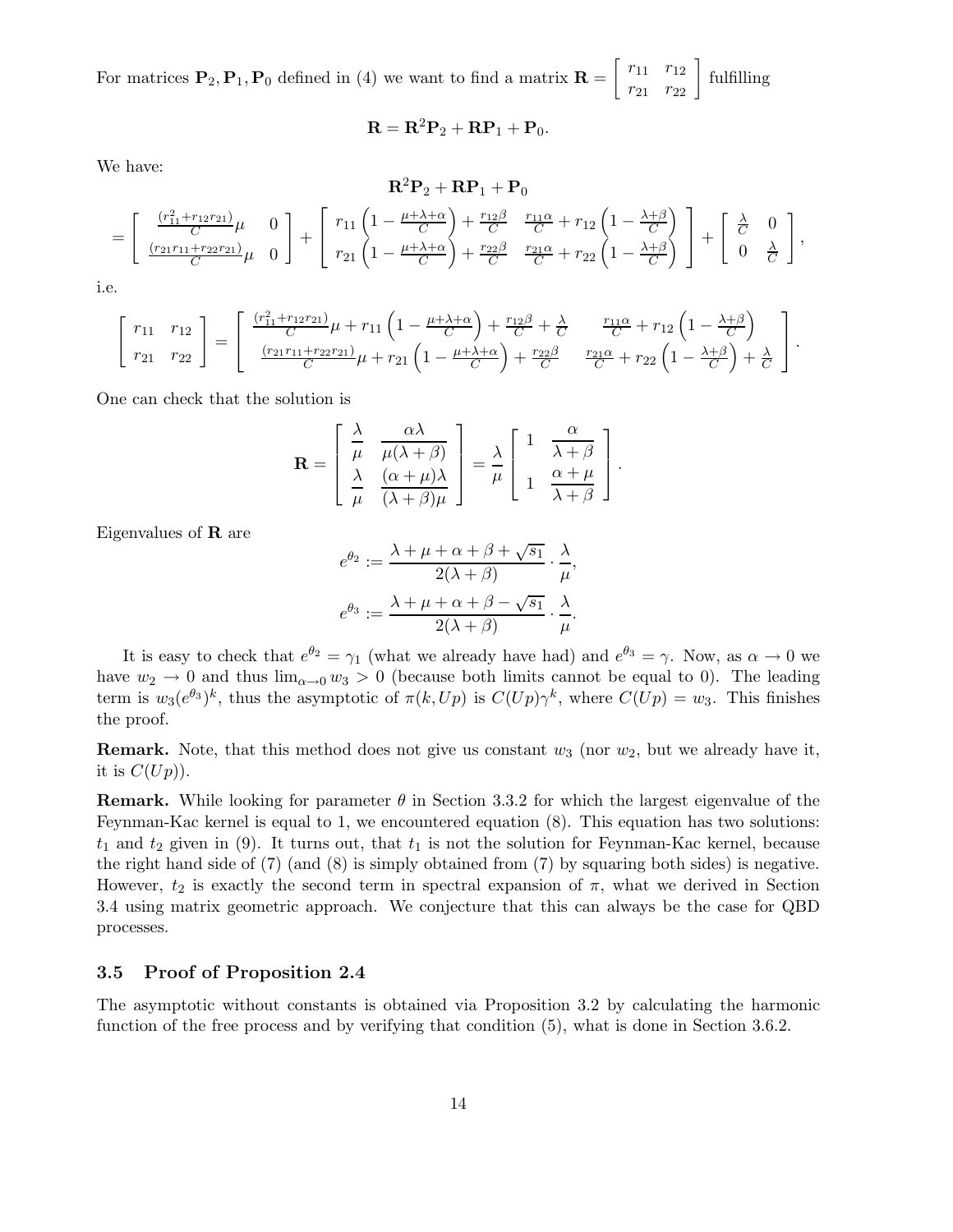# 3.5.1 The free process.

For Model 2 as the boundary we can take  $\Delta = \{(0, y, \sigma), y \in \mathbb{N}, \sigma \in \{Up, Down\}\}.$  Then the process outside  $\triangle$  is shift invariant relative to first coordinate. Define free process  $\mathbf{K}^{\infty}((m, y, \sigma), (z +$  $(m, y', \sigma')) = \mathbf{K}^{\infty}((0, y, \sigma), (z, y', \sigma'))$ , where

$$
\mathbf{K}^{\infty}((0, y, \sigma), (z, y', \sigma')) = \begin{cases}\n\frac{\lambda}{C} & \text{for } z = 0, y' = y + 1, \ \sigma' = \sigma \\
\frac{\mu}{C}(1-p) & \text{for } z = -1, y' = y + 1 \text{ and } \sigma' = \sigma = U \\
\frac{\mu}{C} & \text{or } z = 1, y' = y + 1 \text{ and } \sigma' = \sigma = U \\
\frac{\mu}{C} & \text{for } z = 0, y' = y, \ \sigma = U \text{ and } \sigma' = D \\
\frac{\alpha}{C} & \text{for } z = 0, y' = y, \ \sigma = D \text{ and } \sigma' = D \\
1 - \frac{\lambda + \beta}{C} & \text{for } z = 0, y' = y = 0 \text{ and } \sigma' = \sigma = D \\
1 - \frac{\lambda + \mu + \alpha}{C} & \text{for } z = 0, y' = y = 0 \text{ and } \sigma' = \sigma = U \\
1 - \frac{\lambda + \mu + \beta}{C} & \text{for } z = 0, y' = y \ge 1 \text{ and } \sigma' = \sigma = D, \\
1 - \frac{\lambda + 2\mu + \alpha}{C} & \text{for } z = 0, y' = y \ge 1 \text{ and } \sigma' = \sigma = D, \\
1 - \frac{\lambda + 2\mu + \alpha}{C} & \text{for } z = 0, y' = y \ge 1 \text{ and } \sigma' = \sigma = U.\n\end{cases}
$$

After removing the boundary, the free process walks over all  $\mathbb{Z} \times \mathbb{N} \times \{Up, Down\}$ .

# 3.5.2 The harmonic function of the free process

Lemma 3.4. *The harmonic function of the free process is following:*

$$
h(x, y, U) = \left(\frac{1}{\gamma_p}\right)^{x+y}, \quad h(x, y, D) = \left(\frac{1}{\gamma_p}\right)^{x+y} \frac{2\beta}{\lambda + \beta - \mu p - \alpha + \sqrt{s_p}}.
$$

*Proof.* For the free process we want to find the harmonic function of form  $h(x, y, \sigma) = e^{\theta_1 x} e^{\theta_2 y} e^{\theta \sigma}$ . For  $h$  to be the harmonic function for free process we must have

$$
\forall (y \in N, \sigma \in \{U, D\}) \qquad \sum_{x', y', \sigma'} \mathbf{K}^{\infty}((0, y, \sigma), (x', y', \sigma')) h(x', y', \sigma') = h(0, y, \sigma).
$$

For  $y = 0$ ,  $\sigma = U$  we have

$$
\mathbf{K}^{\infty}((0,0,U),(0,1,U))h(0,1,U) + \mathbf{K}^{\infty}((0,0,U),(-1,0,U))h(-1,0,U)
$$
  
+
$$
\mathbf{K}^{\infty}((0,0,U),(-1,1,U))h(-1,1,U) + \mathbf{K}^{\infty}((0,0,U),(0,0,D))h(0,0,D)
$$
  
+
$$
\mathbf{K}^{\infty}((0,0,U),(0,0,U))h(0,0,U) = h(0,0,U),
$$
  

$$
\frac{\lambda}{C}e^{\theta_2}e^{\theta_U} + \frac{\mu}{C}pe^{-\theta_1}e^{\theta_U} + \frac{\mu}{C}(1-p)e^{-\theta_1}e^{\theta_2}e^{\theta_U} + \frac{\alpha}{C}e^{\theta_D} + \left(1 - \frac{\lambda + \mu + \alpha}{C}\right)e^{\theta_U} = e^{\theta_U},
$$
  

$$
e^{\theta_U}[\lambda + \mu + \alpha - \lambda e^{\theta_2} - \mu pe^{-\theta_1} - \mu(1-p)e^{-\theta_1}e^{\theta_2}] = \alpha e^{\theta_D}
$$

i.e.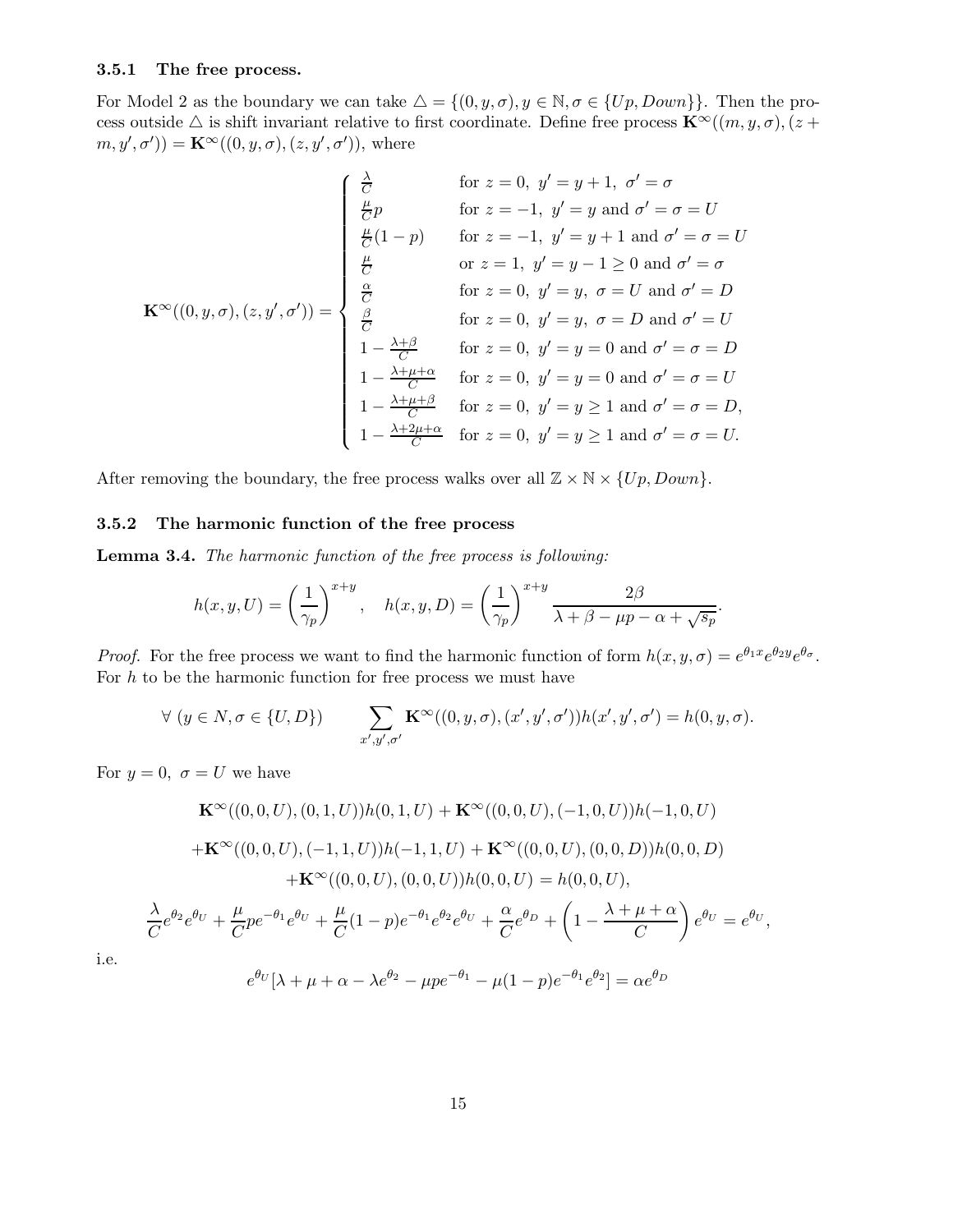Similarly, considering cases  $y \geq 1$ ,  $\sigma = U$ ;  $y = 0$ ,  $\sigma = D$  and  $y \geq 1$ ,  $\sigma = D$  we obtain following four equations:

$$
\begin{cases}\ne^{\theta_U}[\lambda + \mu + \alpha - \lambda e^{\theta_2} - \mu p e^{-\theta_1} - \mu (1 - p) e^{-\theta_1} e^{-\theta_2}] &= \alpha e^{\theta_D}, \\
e^{\theta_U}[\lambda + 2\mu + \alpha - \lambda e^{\theta_2} - \mu p e^{-\theta_1} - \mu (1 - p) e^{-\theta_1} e^{-\theta_2} - \mu e^{\theta_1} e^{-\theta_2}] &= \alpha e^{\theta_D}, \\
e^{\theta_D}[\lambda + \beta - \lambda e^{\theta_2}] &= \beta e^{\theta_U}, \\
e^{\theta_D}[\lambda + \mu + \beta - \lambda e^{\theta_2} - \mu e^{\theta_1} e^{-\theta_2}] &= \beta e^{\theta_U}.\n\end{cases}
$$

First two imply that  $e^{\theta_1} = e^{\theta_2}$  and then last two are equivalent. We are left with 2 equations and 3 variables, thus we can set  $e^{\theta U} = 1$ . Denoting  $t = e^{\theta_1} (= e^{\theta_2})$  we have

$$
\begin{cases}\n\lambda + \mu + \alpha - \lambda t - \mu p \frac{1}{t} - \mu (1 - p) &= \alpha e^{\theta_D}, \\
\lambda + \beta - \lambda t &= \frac{\beta}{e^{\theta_D}}.\n\end{cases} \tag{i}
$$

Comparing  $e^{\theta_D}$  from both equations we have

$$
\frac{\lambda + \mu + \alpha - \lambda t - \mu p \frac{1}{t} - \mu (1 - p)}{\alpha} = \frac{\beta}{\lambda + \beta - \lambda t},
$$

$$
(\lambda + \mu + \alpha - \lambda t - \mu p \frac{1}{t} - \mu (1 - p))(\lambda + \beta - \lambda t) = \alpha \beta.
$$

Multiplying both sides by t and noting that  $t - 1$  is one of the solutions, we can rewrite it as

$$
(t-1)(\lambda^2 t^2 - \lambda(\mu p + \lambda + \alpha + \beta)t + \mu p(\lambda + \beta)) = 0.
$$

Recall that  $s_p = (\mu p - \lambda - \beta - \alpha)^2 + 4\alpha \mu p$ . The solutions are

$$
t_1 = \frac{\mu p + \lambda + \alpha + \beta + \sqrt{s_p}}{2\lambda}, \quad t_2 = \frac{\mu p + \lambda + \alpha + \beta - \sqrt{s_p}}{2\lambda}.
$$

Noting that  $s_p = (\mu p + \lambda + \beta + \alpha)^2 - 4\mu p(\lambda + \beta)$ , it can be easily check  $t_1 > 1 \iff \lambda > \frac{\beta}{\alpha + \beta}\mu p$ and  $t_2 > 1 \iff \lambda < \frac{\beta}{\alpha + \beta} \mu p$ , i.e. only  $t_2$  (which is equal to  $\frac{1}{\gamma_p}$ ) is a valid solution. From  $(ii)$  we have

$$
e^{\theta_D} = \frac{\beta}{\lambda + \beta - \lambda t_2} = \frac{2\beta}{\lambda + \beta - \mu p - \alpha + \sqrt{s_p}}.
$$

 $\Box$ 

# 3.6 Proof of Proposition 2.5

Since Model 2 with  $p = 1$  is the special case of general Model 2, we already have the harmonic function given in Lemma 3.4. We can proceed with the twisted free process.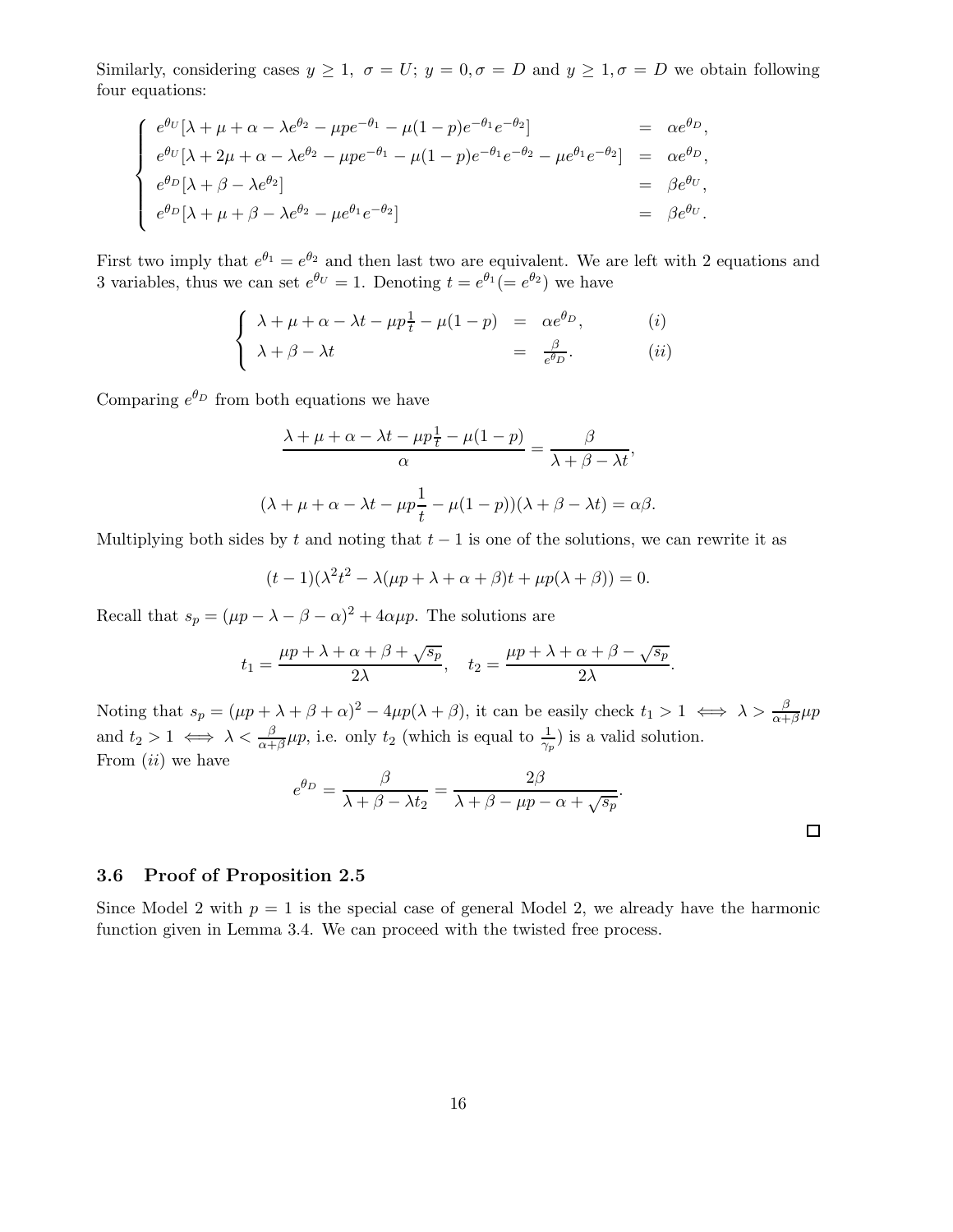### 3.6.1 The twisted free process.

Define the twisted kernel in the following way:  $\mathcal{K}((m, y, \sigma), (z+m, y', \sigma')) = \mathcal{K}((0, y, \sigma), (z, y', \sigma')) =$  $\mathbf{K}^{\infty}((0,y,\sigma),(z,y',\sigma'))\frac{h(z,y',\sigma')}{h(0,y,\sigma')}$  $h(0,y,\sigma)$ 

$$
\begin{cases}\n\frac{\lambda}{C} \frac{h(0,y+1,\sigma)}{h(0,y,\sigma)} & = \frac{1}{C} \frac{\lambda + \beta + \mu + \alpha - \sqrt{s_1}}{2} \quad \text{for } z = 0, \ y' = y + 1, \ \sigma' = \sigma, \\
\frac{\mu}{C} \frac{h(-1,y,U)}{h(0,y,U)} & = \frac{1}{C} \frac{2\lambda\mu}{\lambda + \beta + \mu + \alpha - \sqrt{s_1}} \quad \text{for } z = -1, \ y' = y \text{ and } \sigma' = \sigma = U, \\
\frac{\mu}{C} \frac{h(0,y,\sigma)}{h(-1,y+1,\sigma)} & = \frac{\mu}{C} \quad \text{for } z = 1, \ y' = y - 1 \ge 0 \text{ and } \sigma' = \sigma, \\
\frac{\alpha}{C} \frac{h(0,y,D)}{h(0,y,U)} & = \frac{1}{C} \frac{2\alpha\beta}{\lambda + \beta - \mu - \alpha + \sqrt{s_1}} \quad \text{for } z = 0, \ y' = y, \ \sigma = U \text{ and } \sigma' = D, \\
(1 - \frac{\lambda + \beta}{C} \frac{h(0,0,D)}{h(0,0,D)} & = 1 - \frac{\lambda + \beta}{C} \quad \text{for } z = 0, \ y' = y = 0 \text{ and } \sigma' = \sigma = D, \\
(1 - \frac{\lambda + \mu + \alpha}{C} \frac{h(0,0,D)}{h(0,0,D)} & = 1 - \frac{\lambda + \mu + \alpha}{C} \quad \text{for } z = 0, \ y' = y = 0 \text{ and } \sigma' = \sigma = D, \\
(1 - \frac{\lambda + \mu + \beta}{C} \frac{h(0,0,D)}{h(0,0,D)} & = 1 - \frac{\lambda + \mu + \beta}{C} \quad \text{for } z = 0, \ y' = y = 0 \text{ and } \sigma' = \sigma = D, \\
(1 - \frac{\lambda + \mu + \beta}{C} \frac{h(0,0,D)}{h(0,0,D)} & = 1 - \frac{\lambda + \mu + \beta}{C} \quad \text{for } z = 0, \ y' = y \ge 1 \text{ and } \sigma' = \sigma = D, \\
(1 - \frac{\lambda + 2\mu + \alpha}{C} \frac{h(0,0,D)}{h(0,0,D)} & = 1 - \frac{\lambda + 2\mu + \alpha}{C} \quad \text{for } z
$$

The transitions of twisted free process are reweighted transitions of the free process.

We are interested in the stationary distribution of the Markovian part of the twisted free process, call it  $\mathcal{K}_2$ , which state space is  $\mathbb{N} \times \{U, D\}$ . Denote:

$$
\lambda' = \frac{1}{C} \frac{\lambda + \beta + \mu + \alpha - \sqrt{s_1}}{2}, \mu' = \frac{\mu}{C}, \alpha' = \frac{1}{C} \frac{2\alpha\beta}{\lambda + \beta - \mu - \alpha + \sqrt{s_1}}, \beta' = \frac{1}{C} \frac{\lambda + \beta - \mu - \alpha + \sqrt{s_1}}{2}.
$$

The transition of  $\mathcal{K}_2$  are

$$
\mathcal{K}_2((y,\sigma),(y',\sigma')) = \begin{cases}\n\lambda' & \text{for } y' = y + 1 \text{ and } \sigma' = \sigma, \\
\mu' & \text{for } y' = y - 1 \ge 0 \text{ and } \sigma' = \sigma, \\
\alpha' & \text{for } y' = y, \sigma = U \text{ and } \sigma' = D, \\
\beta' & \text{for } y' = y, \sigma = D \text{ and } \sigma' = U, \\
1 - (\lambda' + \mu' + \alpha') & \text{for } y' = y \ge 1 \text{ and } \sigma' = \sigma = U, \\
1 - (\lambda' + \alpha') & \text{for } y' = y \ge 1 \text{ and } \sigma' = \sigma = D, \\
1 - (\lambda' + \alpha') & \text{for } y' = y = 0 \text{ and } \sigma' = \sigma = U, \\
1 - (\lambda' + \beta') & \text{for } y' = y = 0 \text{ and } \sigma' = \sigma = D.\n\end{cases}
$$

The stationary distribution of  $\mathcal{K}_2$  is given by:

$$
\varphi(y,U) = B \cdot \left(\frac{\lambda'}{\mu'}\right)^y \frac{\beta'}{\alpha' + \beta'}, \quad \varphi(y,D) = B \cdot \left(\frac{\lambda'}{\mu'}\right)^y \frac{\alpha'}{\alpha' + \beta'}, \quad B = 1 - \frac{\lambda'}{\mu'} = 1 - \frac{\lambda + \beta + \mu + \alpha - \sqrt{s}}{2\mu}.
$$

Marginally  $\mathcal{K}_2(y, \cdot)$  is a birth and death process with birth rate  $\lambda'$  and death rate  $\mu'$ , the stationary distribution of it is geometric: probability of having k customers equals to  $B_1\left(\frac{\lambda'}{\beta'}\right)$  $\frac{\lambda'}{\beta'}\Big)^k$  (B<sub>1</sub> is a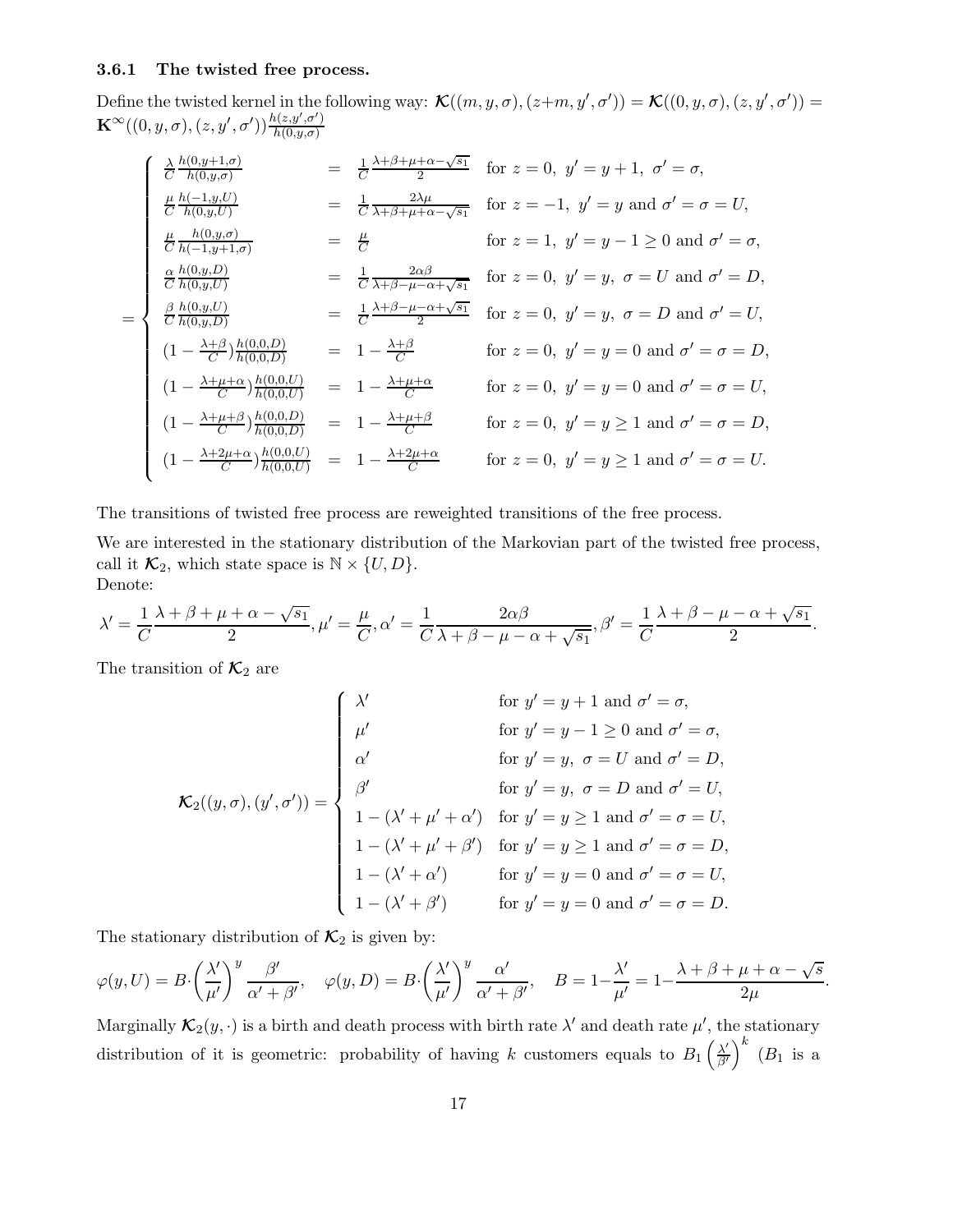normalisation constant). Similarly,  $\mathcal{K}_2(\cdot, \sigma)$  is a Markov chain with two states, the stationary distribution of which is:  $\frac{\beta'}{\alpha'+\beta'}$  of being in  $Up$  and  $\frac{\alpha'}{\alpha'+\beta'}$  of being in Down status. Process  $\mathcal{K}_2(y,\sigma)$ is not a product of its marginals, but its stationary distribution is of a product form. This can be checked directly, for example for  $y \ge 1$  we have:

$$
\varphi(y,U) = \sum_{y',\sigma'} \varphi(y',\sigma') \mathcal{K}_2((y',\sigma'),(y,U))
$$

since

 $B$ 

$$
\varphi(y,U) = \varphi(y-1,U)\mathcal{K}_2((y-1,U),(y,U)) + \varphi(y+1,U)\mathcal{K}_2((y+1,U),(y,U))
$$
  
+
$$
\varphi(y,D)\mathcal{K}_2((y,D),(y,U)) + \varphi(y,U)\mathcal{K}_2((y,U),(y,U)),
$$
  

$$
\varphi(y,U) = \varphi(y-1,U)\lambda' + \varphi(y+1,U)\mu' + \varphi(y,D)\beta' + \varphi(y,U)(1-(\lambda'+\mu'+\alpha')),
$$
  

$$
\varphi(y,U)(\lambda'+\mu'+\alpha') = \varphi(y-1,U)\lambda' + \varphi(y+1,U)\mu' + \varphi(y,D)\beta',
$$
  

$$
\left(\frac{\lambda'}{\mu'}\right)^y \frac{\beta'}{\alpha'+\beta'}(\lambda'+\mu'+\alpha') = B\cdot \left(\frac{\lambda'}{\mu'}\right)^{y-1} \frac{\beta'}{\alpha'+\beta'}\lambda' + B\cdot \left(\frac{\lambda'}{\mu'}\right)^{y+1} \frac{\beta'}{\alpha'+\beta'}\mu' + B\cdot \left(\frac{\lambda'}{\mu'}\right)^y \frac{\alpha'}{\alpha'+\beta'}\beta',
$$
  

$$
\beta'(\lambda'+\mu'+\alpha') = \frac{\mu'}{\lambda'}\beta'\lambda' + \frac{\lambda'}{\mu'}\beta'\mu' + \alpha'\beta',
$$
  

$$
\beta'(\lambda'+\mu'+\alpha') = \beta'(\lambda'+\mu'+\alpha').
$$

Next we have to compute the stationary horizontal drift of the twisted free process:

$$
\tilde{d}^{(2)} = \varphi(0,U) \left[ 0 - \mathcal{K}((0,y,U), (-1,y,U)) \right] + \sum_{y=1}^{\infty} \varphi(y,U) \left[ \mathcal{K}((0,y,U), (1,y-1,U)) - \mathcal{K}((0,y,U), (-1,y,U)) \right]
$$
  
+ 
$$
\sum_{y=1}^{\infty} \varphi(y,D) \left[ \mathcal{K}((0,y,D), (1,y-1,D)) \right]
$$
  

$$
\varphi(0,U) \left[ 0 - \frac{1}{C} \frac{2\lambda\mu}{\lambda + \beta + \mu + \alpha - \sqrt{s_1}} \right] + \left[ \frac{\mu}{C} - \frac{1}{C} \frac{2\lambda\mu}{\lambda + \beta + \mu + \alpha - \sqrt{s_1}} \right] \sum_{y=1}^{\infty} \varphi(y,U) + \frac{\mu}{C} \sum_{y=1}^{\infty} \varphi(y,D)
$$
  
= 
$$
\frac{\mu}{C} \left( \sum_{y=1}^{\infty} \varphi(y,U) + \sum_{y=1}^{\infty} \varphi(y,D) \right) - \frac{1}{C} \frac{2\lambda\mu}{\lambda + \beta + \mu + \alpha - \sqrt{s_1}} \sum_{y=0}^{\infty} \varphi(y,U).
$$
  
We have 
$$
\sum_{y=1}^{\infty} \varphi(y,U) + \sum_{y=1}^{\infty} \varphi(y,D) = 1 - \varphi(0,U) - \varphi(0,D) = 1 - B \cdot \frac{\beta'}{\alpha' + \beta'} - B \cdot \frac{\alpha'}{\alpha' + \beta'} = 1 - B = \frac{\lambda'}{\mu'}
$$
  
and 
$$
\sum_{y=0}^{\infty} \varphi(y,U) = \frac{\beta'}{\alpha' + \beta'}.
$$
 Using the definitions of  $\alpha'$  and  $\beta'$  we arrive finally at

$$
\tilde{d}^{(2)} = \frac{1}{C} \left( \frac{\lambda + \mu + \beta + \alpha - \sqrt{s_1}}{2} - \frac{2\lambda\mu(\lambda + \beta - \mu - \alpha + \sqrt{s_1})^2}{(\lambda + \beta + \mu + \alpha - \sqrt{s_1})(4\alpha\beta + (\lambda + \beta - \mu - \alpha + \sqrt{s_1})^2)} \right). \tag{12}
$$

Now we make use of the Proposition 3.2. We postpone verifying the condition (5) to Section 3.6.2. In our case  $A = \{(y, \sigma), y \in \mathbb{N}, \sigma \in \{U, D\}\}.$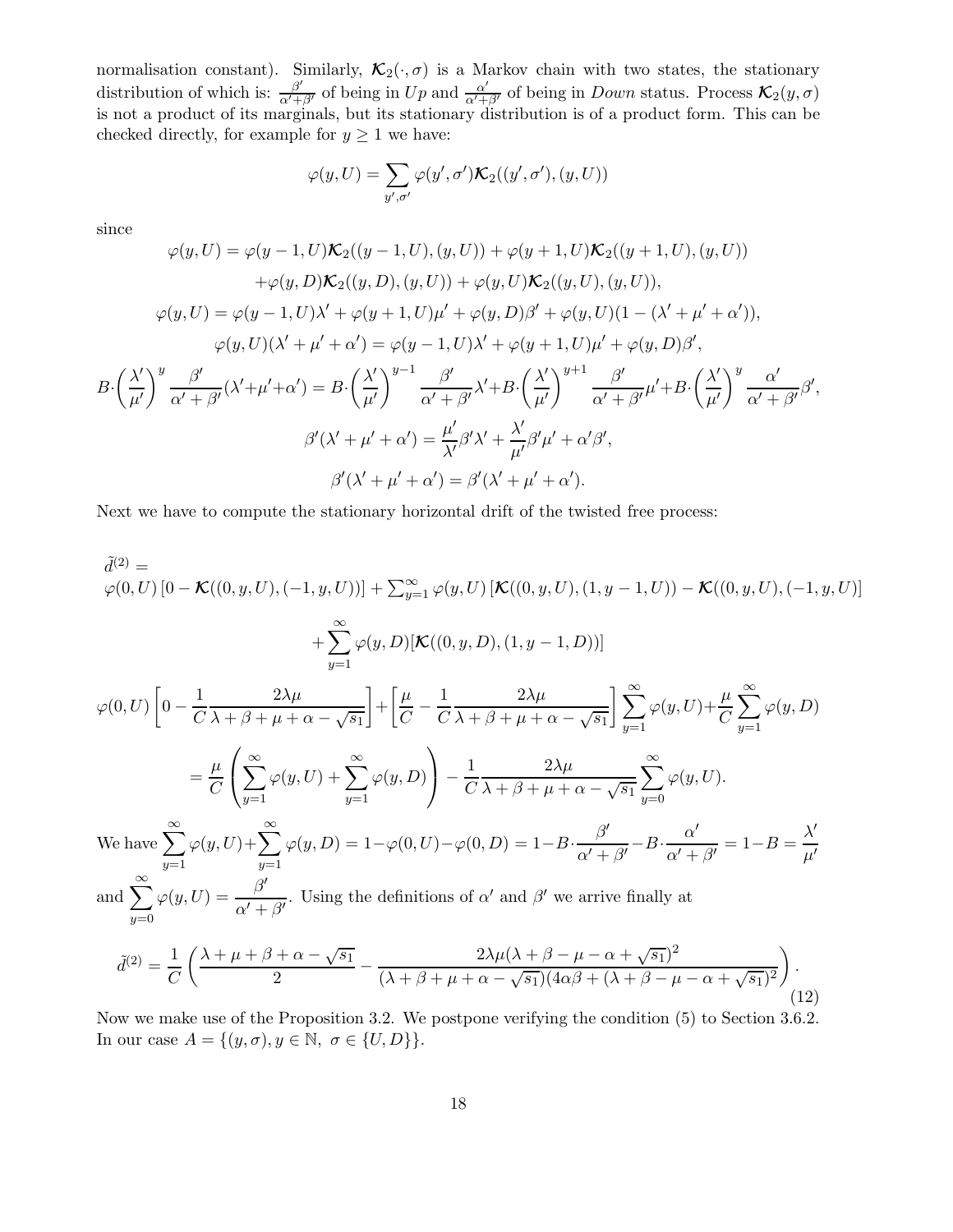For  $\sigma = U$  we have

$$
\pi(k, y, Up) \sim \frac{\eta^{(2)}\varphi(y, Up)}{\tilde{d}^{(2)}h(k, y, Up)} = \frac{\eta^{(2)}}{\tilde{d}^{(2)}}B\left(\frac{\lambda'}{\mu'}\right)^y \frac{\beta'}{\alpha' + \beta'}\gamma_1^k \gamma_1^y = \frac{\eta^{(2)}}{\tilde{d}^{(2)}}B\left(\frac{\lambda'}{\mu'}\gamma_1\right)^y \frac{\beta'}{\alpha' + \beta'}\gamma_1^k.
$$

Noting that  $\frac{\lambda'}{\mu'}\gamma_1 = \frac{\lambda}{\mu}$  $\frac{\lambda}{\mu}$  and  $G = \frac{1}{C}$  $\frac{1}{C}(\alpha' + \beta')$  we have

$$
\pi(k, y, Up) \sim \frac{\eta^{(2)}}{\tilde{d}^{(2)}} \frac{1}{G} \frac{\lambda + \beta - \mu - \alpha + \sqrt{s_1}}{2} B\left(\frac{\lambda}{\mu}\right)^y \gamma_1^y = C^{(2)}(Up) \left(\frac{\lambda}{\mu}\right)^y \gamma_1^y.
$$

Similarly for  $\sigma = D$  we have

$$
\pi(k, y, Down) = \frac{\eta^{(2)}\varphi(y, Down)}{\tilde{d}^{(2)}h(k, y, Down)} = \frac{\eta^{(2)}}{\tilde{d}^{(2)}}\frac{\alpha}{G}B\left(\frac{\lambda}{\mu}\right)^y \gamma_1^k = C^{(2)}(Down)\left(\frac{\lambda}{\mu}\right)^y \gamma_1^k.
$$

# 3.6.2 Verification of the assumption of Proposition 3.2.

For Propositions 2.5 and 2.4 to hold, condition (5) must be verified. We show this for a general  $p \in (0,1]$ . We consider similar network to Model 2, but we do not allow a customer to join the queue at server 1 when the server is in *Down* status; in this case customer is rerouted again to the queue at server 1. This is a case of unreliable network with rerouting ("the loss regime", customer is lost to server in Down status, but it is not lost to the network) introduced by Sauer and Daduna (see Sauer, Daduna [11] or Sauer [10]). Namely, when server is in  $Up$  status it operates as classical Jackson network, but when it is in *Down* status the routing is changed, so that with probability 1 customer stays at server 2. This is so-called RS-RD (Random Selection - Random Destination) principle for rerouting. They showed, that then the stationary distribution (say  $\pi^{(S)}$ ) is a product form of the stationary distribution of pure Jackson network and of the stationary distribution of being in  $Up$  or *Down* status. For the above introduced system, the traffic equation is:

$$
\eta_1=\eta_2,\qquad \eta_2=\lambda+\eta_1(1-p).
$$

The solution is  $\eta_1 = \eta_2 = \frac{\lambda}{n}$  $\frac{\lambda}{p}$ . Finally,

$$
\pi^{(S)}(x, y, Up) = C^{(S)} \cdot \left(\frac{\lambda}{\mu p}\right)^{x+y} \frac{\beta}{\alpha + \beta}, \quad \pi^{(S)}(x, y, Down) = C^{(S)} \cdot \left(\frac{\lambda}{\mu p}\right)^{x+y} \frac{\alpha}{\alpha + \beta},
$$

where  $C^{(S)}$  is a normalisation constant. It also can be checked directly, that the above is the correct stationary distribution, by checking that balance equation holds.

Described network differs from Model 2 only by one movement: for  $x > 0$  and  $y > 0$  there is a possible transition from  $(x, y, Down)$  to  $(x + 1, y - 1, Down)$  for Model 2, but there is no such transition in the above model. Obviously, the stationary distribution  $\pi^{(S)}(0, \cdot, \sigma)$  is stochastically greater then  $\pi(0, \cdot, \sigma)$ , the stationary distribution of Model 2. This can be seen for example by constructing a coupling such that both networks move in the same way, whenever it is possible (when one of the processes is to make forbidden transition - like leaving the state space - it makes no move then), except one transition: when process of Model 2 goes from  $(x, y, Down)$  to  $(x + 1, y - 1, Down)$ , then the other makes no move.

Now, for Model 2 as boundary we have  $\Delta = \{(0, y, \sigma) : y \in \mathbb{N}, \sigma \in \{Up, Down\}\}\$ and the harmonic function (given in Lemma 3.4) is  $h(x, y, \sigma) = C(\sigma) \left(\frac{1}{\gamma_p}\right)^{x+y}$ . In the condition (5) we have:

$$
\sum_{(x,A)\in\triangle} \pi(x,A)h(x,A) = \sum_{y=0}^{\infty} \pi(0,y,U)h(0,y,U) + \sum_{y=0}^{\infty} \pi(0,y,D)h(0,y,D)
$$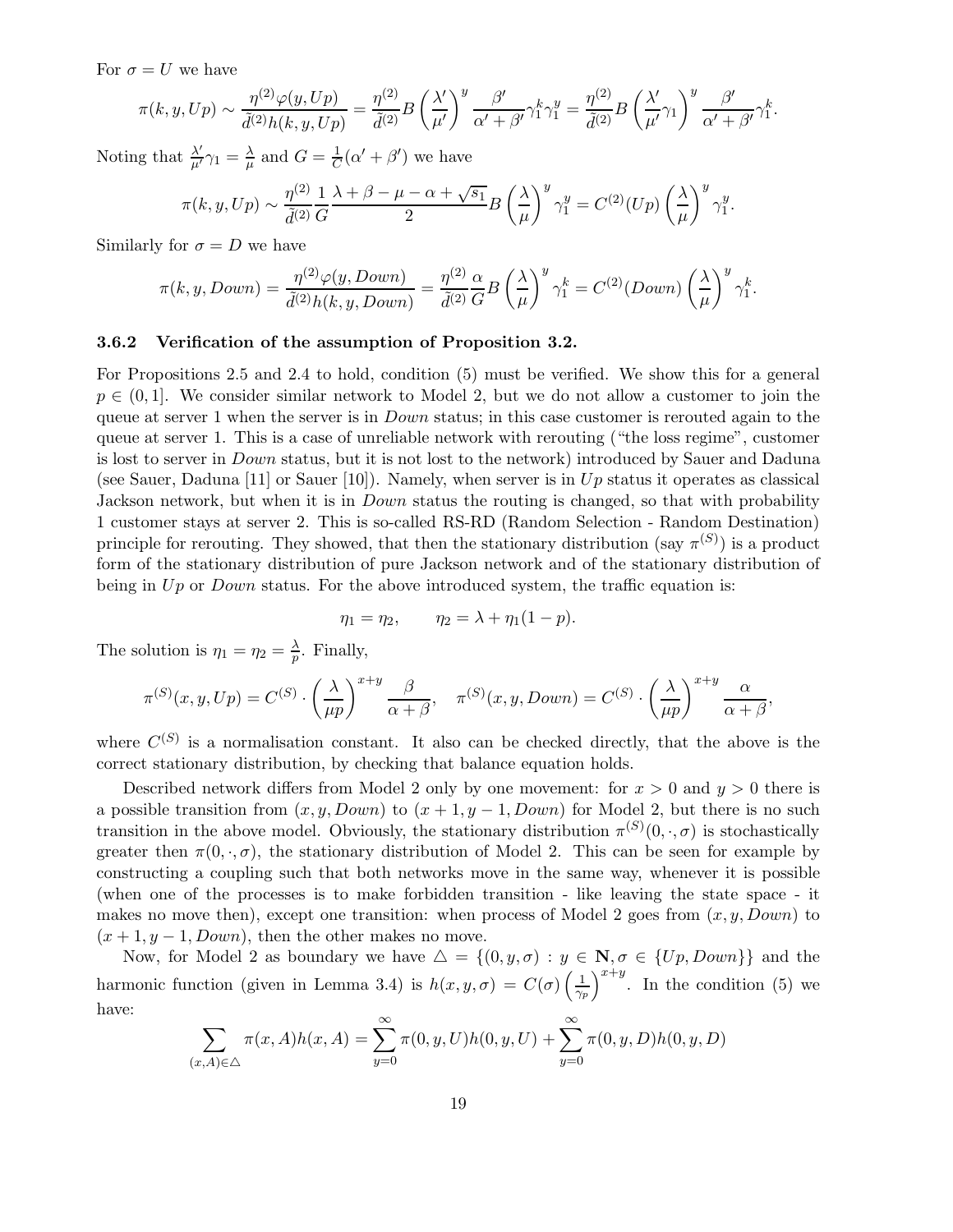$$
=: E_{\pi}[h(0, Y, U)] + E_{\pi}[h(0, Y, D)] \leq E_{\pi}^{(S)}[h(0, Y, U)] + E_{\pi}^{(S)}[h(0, Y, D)]
$$

since h is increasing w.r.t. second coordinate and

$$
\pi(0,\cdot,\sigma)<\_{st}\pi^{(S)}(0,\cdot,\sigma),\quad\sigma\in\{Up,Down\}.
$$

And for  $\pi^{(S)}$  we have

$$
E_{\pi}^{(S)}[h(0,Y,U)] + E_{\pi}^{(S)}[h(0,Y,D)] = \sum_{y=0}^{\infty} c_1 \left(\frac{\lambda}{\mu p}\right)^y \left(\frac{1}{\gamma_p}\right)^y + \sum_{y=0}^{\infty} c_2 \left(\frac{\lambda}{\mu p}\right)^y \left(\frac{1}{\gamma_p}\right)^y
$$

with appropriate constants  $c_1$  and  $c_2$ . Of course it is finite if  $\frac{\lambda}{\mu p} < \gamma_p$ . It can easily be checked, that it holds for any set of parameters. Thus, the condition  $(5)$  holds.

# Acknowledgements

This work was done during my stay in Ottawa as a Postdoctoral Fellow, supported by NSERC grants of David McDonald and Rafa Kulik. I would like to thank David McDonald for the whole assistance during writing this paper and Rafa Kulik for many useful comments and suggestions.

# References

- [1] Adan, I., Foley, R. D., McDonald, D. R. Exact asymptotic for the stationary distribution of a Markov chain: a production model. (submitted).
- [2] Burke, P.J. The output of a queueing system. Operations Research. 1956, 4(6), 699–704.
- [3] Foley, R. D., McDonald, D. R. Join the shortest queue: Stability and exact asymptotic. Annals of Applied Probability. 2001, 11(3), 569–607.
- [4] Foley, R. D., McDonald, D. R. Large deviations of a modified Jackson network: stability and rough asymptotic. Annals of Applied Probability. 2005. 15, 519–541.
- [5] Kesten, H. Renewal theory for functionals of a markov-chain with general state space. Annals of Probability. 1974, 2(3), 355–386.
- [6] Liu, L., Miyazawa, M., Zhao, Y. Q. Geometric decay in a QBD process with countable background states with applications to a join-the-shortest-queue model. *Stochastic Models.* 2007, 23(3), 413-438.
- [7] McDonald, D. R. Asymptotic of first passage times for random walk in an orthant. Annals of Applied Probability. 1999, 9(1), 110–145.
- [8] Miyazawa, M., Zhao, Y. Q. The stationary tail asymptotics in the  $GI/G/1$ -type queue with countably many background states. Advances in Applied Probability. 2004, 36, 1231–1251.
- [9] Neuts, M. F. *Matrix Geometric Solutions in Stochastic Models An Algorithmic Approach.* John Hopkins University Press, Baltimore/London, 1981.
- [10] Sauer, C. *Stochastic Product From Networks with Unreliable Nodes: Analysis of Performance and Availability.* PhD thesis, Hamburg University, 2006.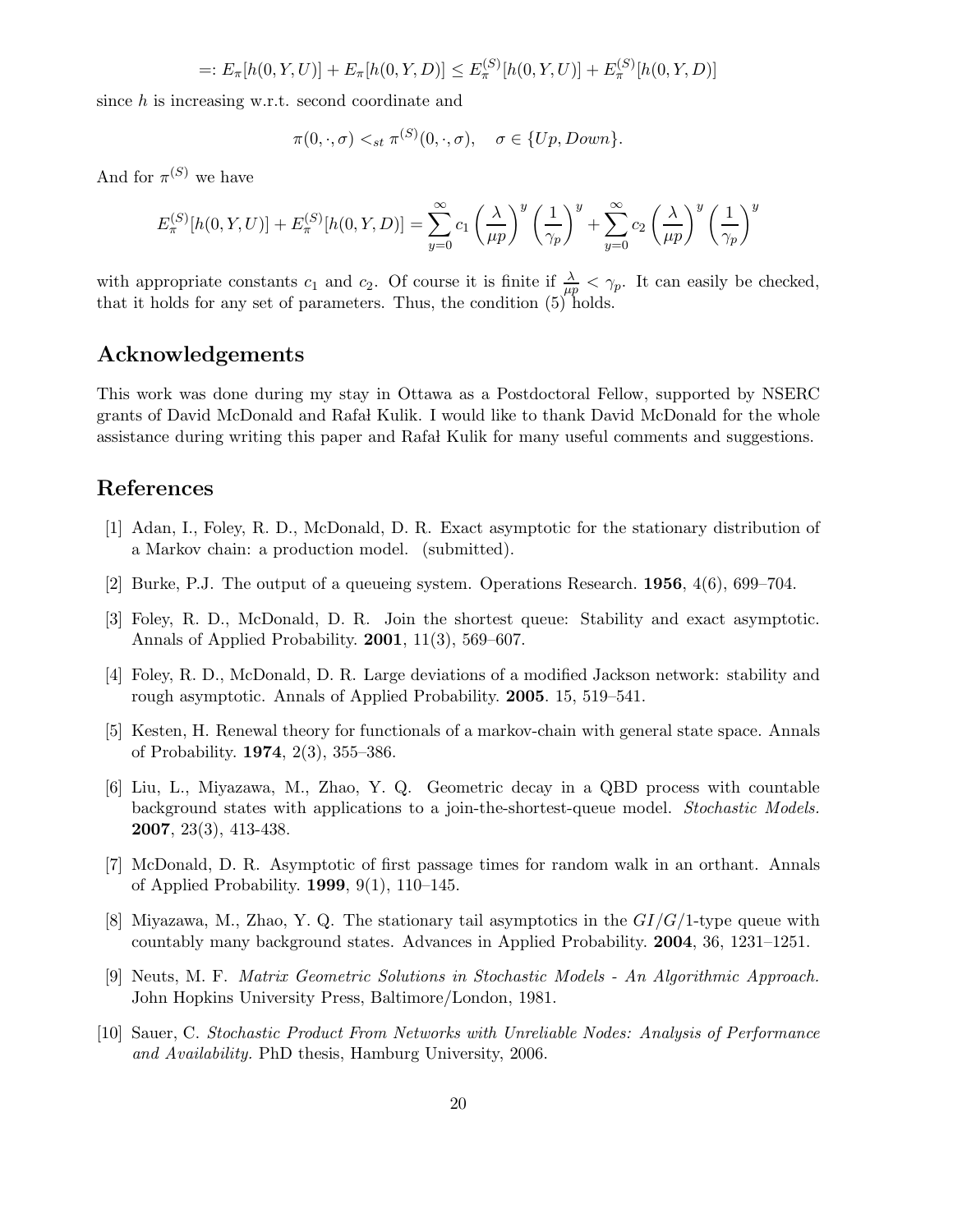- [11] Sauer, C., Daduna, H. Availability formulas and performance measures for separable degradable networks. Economic Quality Control. 2003, 18(2), 165–194.
- [12] Tang, J., Zhao, Y. Q. Stationary tail asymptotics of a tandem queue with feedback. Annals of Operations Research . 2008, 160, 173–189.
- [13] White, H., Christie, L.S. Queuing with Preemptive Priorities or with Breakdown. Operations Research. 1958, 6(1), 79–95.